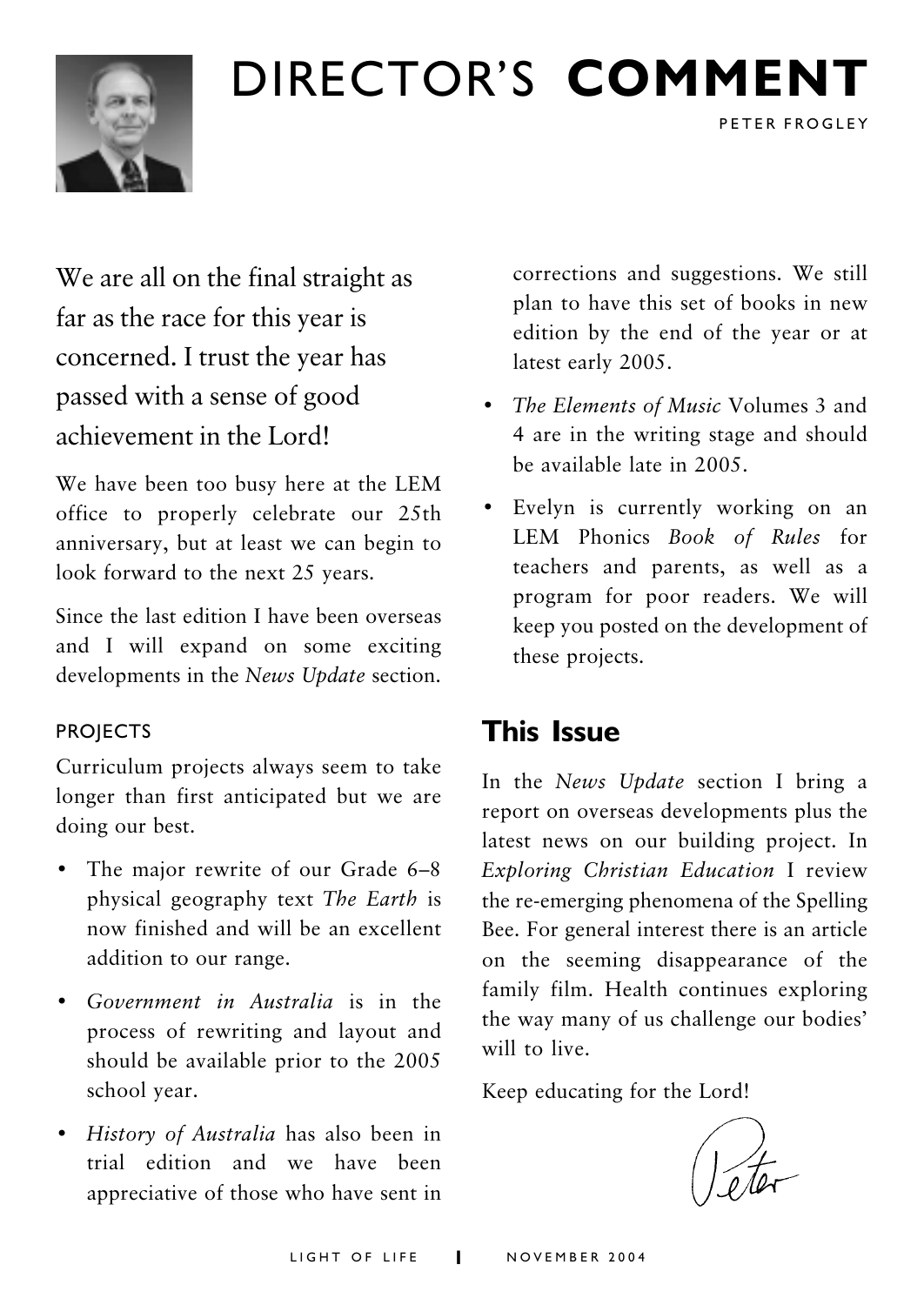

## **NEWS UPDATE**

### **CHESS 2005**

CHESS Seminars are almost finalised for 2005 and we include a complete programme and list of seminars in the event calendar at the back of this issue Mike McHugh, director of Christian Liberty Press in Chicago, USA, will be joining us in Sydney and Melbourne; and Claire Jones from Trivium Education will be taking electives at some seminars.

If you are interested in organising a seminar in your area, please contact the office

### **LEM Building Project**

The lease documentation for the block of land is prepared and being checked. (I can use that sentence for several issues of Light of Life as progress is sooo slow!) We have received official notification that our application for land has been approved. The financial issues have been discussed and the lease should be available by the time this reaches you.

We have also been working on design and may have found a more economical method of construction. Please pray that

the necessary amendments will go through the planning authority quickly if we need to make changes. We have also had meetings with potential builders and hope to begin construction in 2005.

## **World Trip**

Sounds fancy, doesn't it, travelling around the world? But the truth is that it cost the same to go to Peru and back as to go on around the world. I was away for almost four weeks but it seemed a quick trip.

#### PERU

The first two weeks were spent in Peru, where I was impressed with the rugged beauty and lovely people. Bob and Frances Relyea, the LEM team in Peru, met me in



Machu Picchu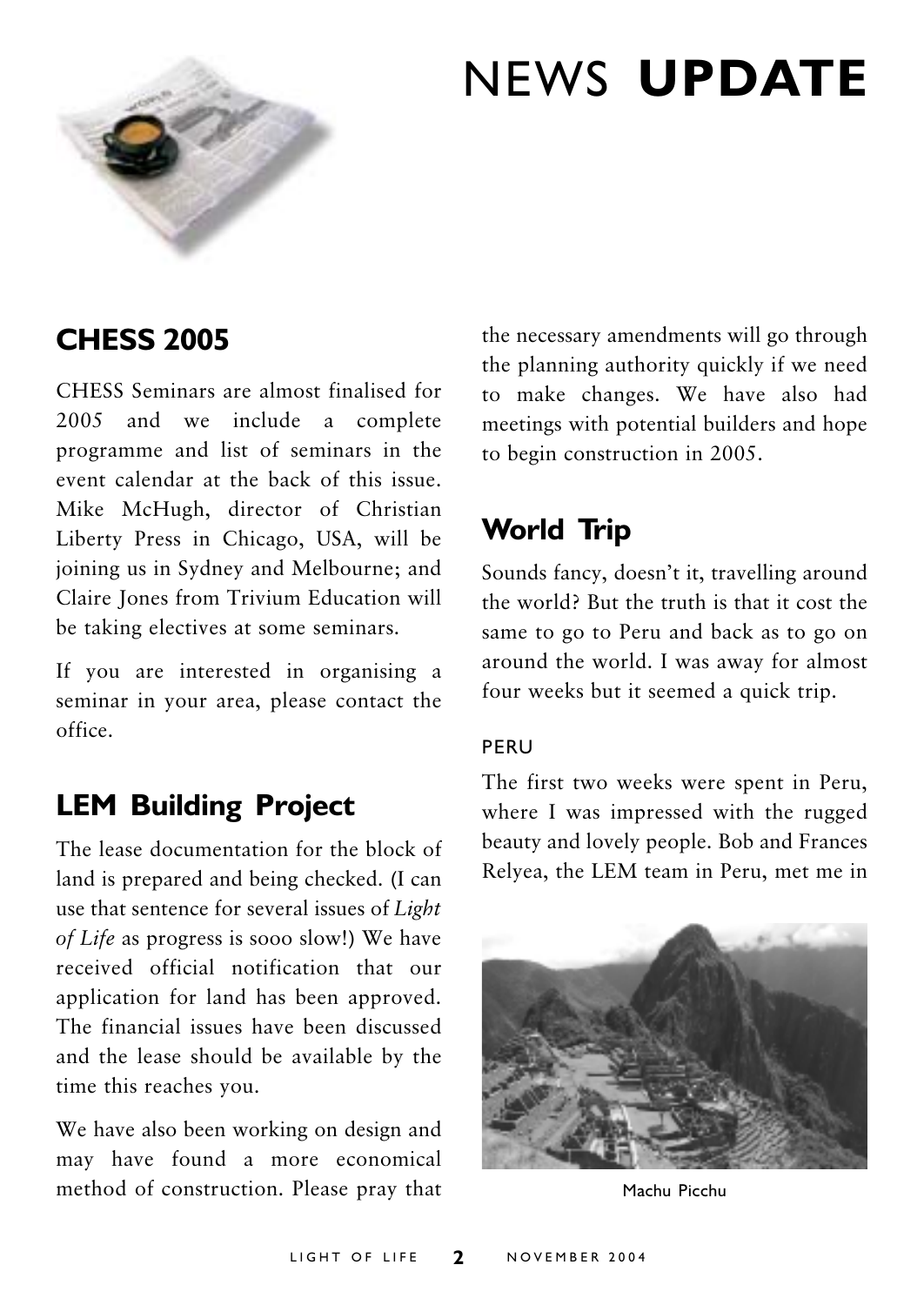Lima and we proceeded to a two-day holiday in the mountains visiting Cusco and Machu Picchu - it was worth the trip just to visit these two beautiful locations. Bob had organised a two-day Christian teachers seminar in Arequipa, southern Peru, which was well attended and proved to be a great time. Teachers were responsive and showed real interest in Christian education and in LEM Phonics.

The planned conference in the north at Piura did not eventuate for a couple of reasons — the chief being that the airline taking us there went broke! It was providential as we had much to do when we returned to Lima



Lima Conference

The two day conference in Lima was a joint venture with ACE (School of Tomorrow) and it was a privilege to meet several of the key players from ACE in the USA. I was the keynote speaker taking the main sessions for approximately 200 teachers who attended. It was a very successful conference and it was great to see the way Bob and the ACE Peru representatives are able to work together.

Bob has 'rejigged' the LEM Diploma Course and already 70 teachers are taking the course in Peru. About a dozen schools and several individuals have also joined LEM as affiliates.

Most of the interest seems to be in the south of Peru at present and Bob and Frances have recently completed a trip around the Christian schools in that area. There are many opportunities in Latin America and it was very rewarding to see the blessing of God on the work there I will look to return again, perhaps in two years.

#### **ENGLAND**

I would like to be able to report that LEM Phonics is doing well in the UK, but I visited a major book shop specialising in English programs for foreign students and discovered they did not even know what Phonics was! Never mind that failure  $-1$ enjoyed six days in England speaking at one of our fellow churches in Chelmsford. Essex, which was great. I spent one day wandering around London on a beautiful. mainly sunny day. I was able to find a volunteer who graciously took me to Cambridge and the beautiful university buildings. On the return journey we visited the famous Duxford Aviation Museum. That was a diverse but most enjoyable day - from the chapel at Kings College, Cambridge, to exploring the detail of the Concorde and many other historic aircraft at the air museum. I was able to borrow a car another day and spent the warm, sunny day driving the back roads through several delightful English villages.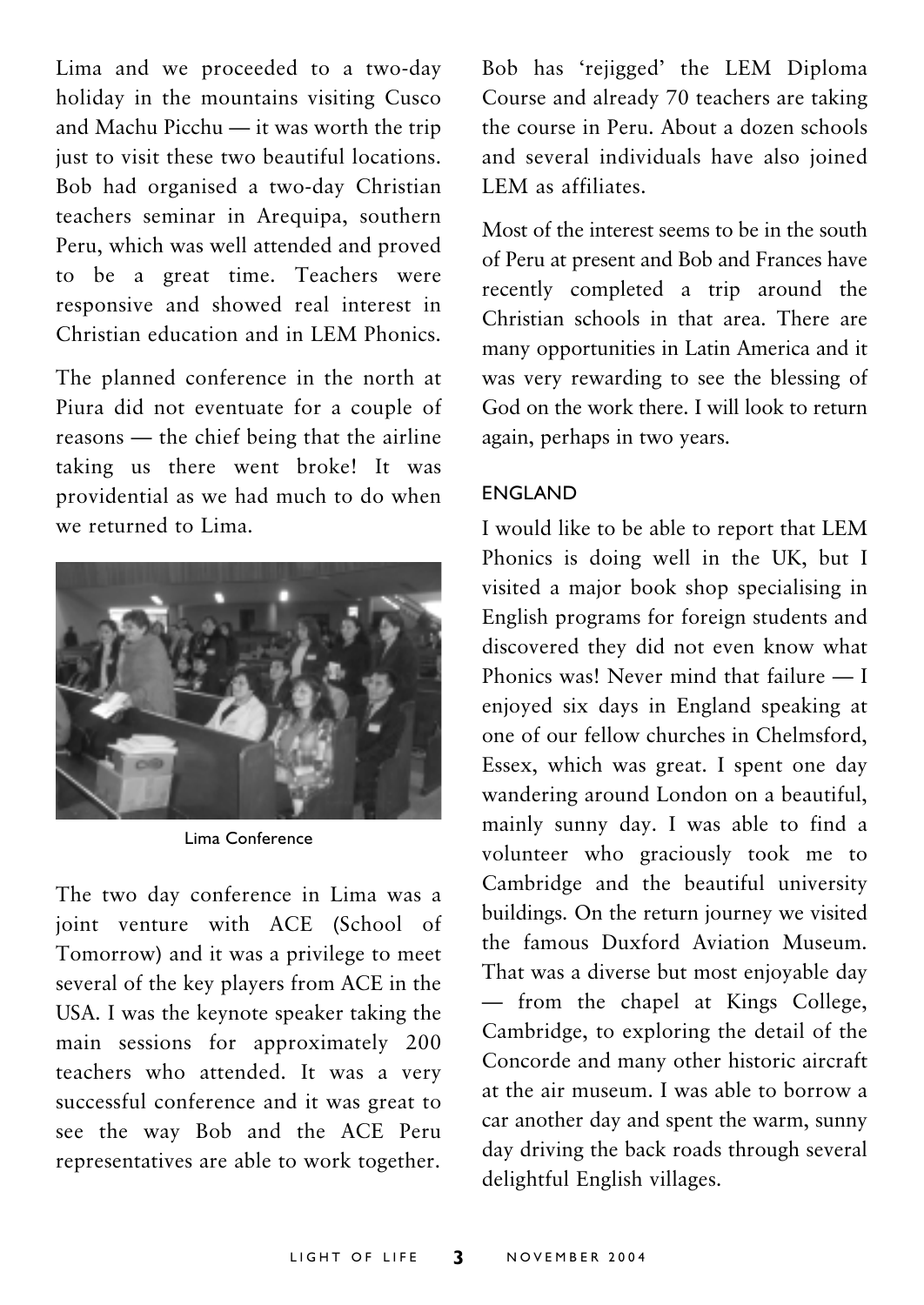#### **CHINA**

It was just a quick visit with the team working with LEM Phonics in China. I visited with Tony and Pepi Wong who

took me to see the College project  $\mathbf{in}$ Ruicheng. In partnership with the local authorities  $\overline{a}$  $new$ teachers college has been built to accommodate 800 over students. The facility presently comprises a 5-storey lecture block,



was good to see them and to hear of the unique challenges Hong Kong presents.

Good things are happening in several

The college at Ruicheng

nations, but it is still very much in 'pioneer' mode. It was a great privilege  $t_0$ see Christian education and phonics developing and we ask you to pray with us for ongoing growth.

two 4-storey accommodation blocks and a 400-seat dining facility. The pace on the site was frenetic with opening just a couple of weeks away and so much still to  $d_{\Omega}$ 

Evelyn was privileged to attend the opening of the College through the generosity of the team in China and she reported that the building was completed in time, even if it meant working 24-hour days toward the end.

Ruicheng is one of the poorer areas in China and English had never been taught in the schools there until they invited LEM Phonics to come and help them. The results so far are very encouraging.

From there I flew back to Beijing, enjoying a meal with some of the team, before flying to Hong Kong. There I met briefly over lunch at the airport with Joseph and Andus Cho, who are the Hong Kong representatives for LEM Phonics. It

### www.lem.com.au

#### SAVE AND RESTORE IS HERE!

We have implemented a new 'save/ restore' function, which allows your order to be saved to our server using your phone number as a reference

This is helpful for long orders which may be done bit by bit or school orders where several different staff may be involved. You can even save your order so you know what you ordered last time!

To save an order, click the 'save order' button and enter your phone number. To retrieve the order, simply click 'retrieve order' and enter the number again.

If you have entered any credit card information, it will not be saved.

Online ordering is secure, fast, accurate and is available 24 hours a day. Try it soon at www.lem.com.au.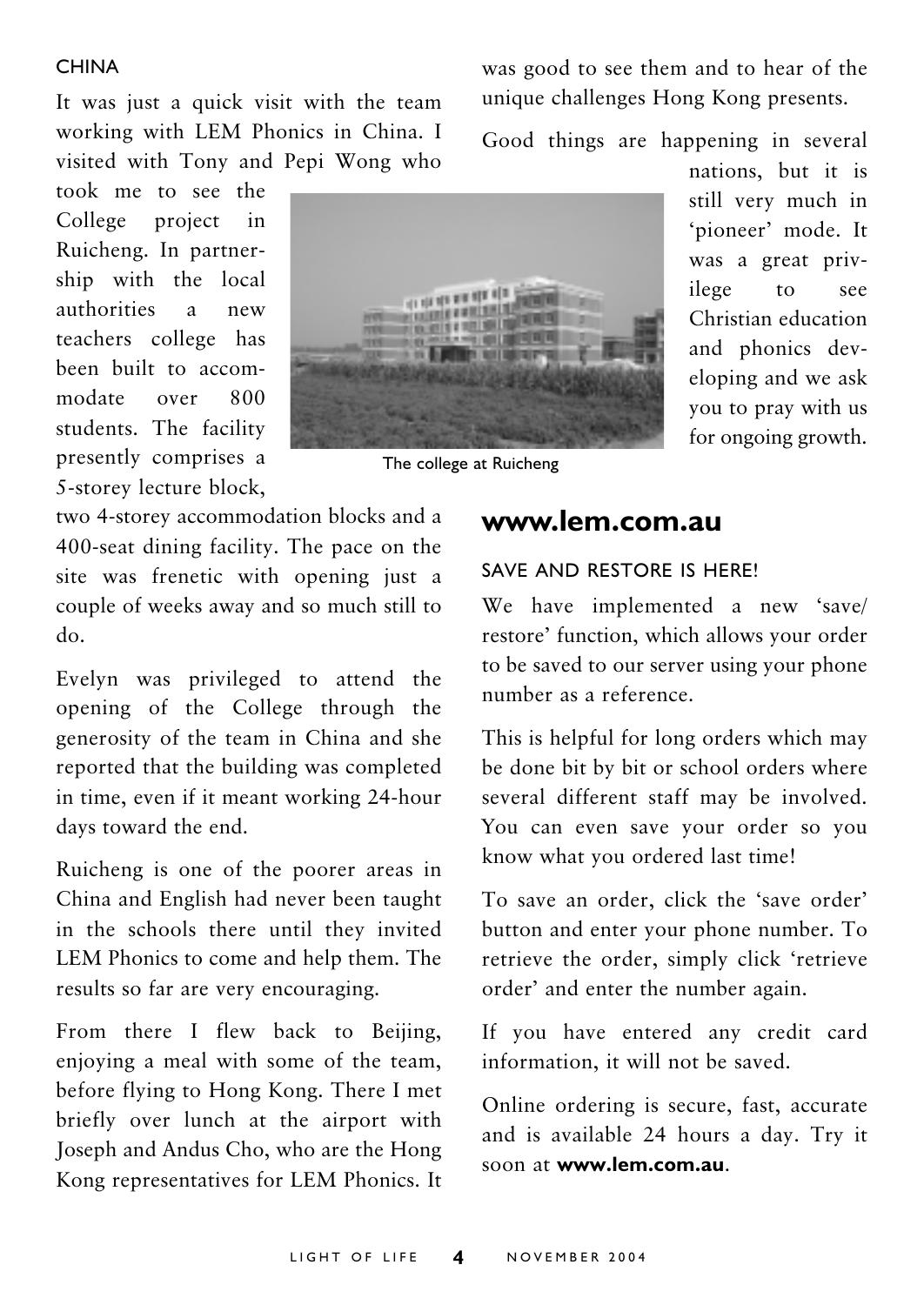

# **EXPLORING CHRISTIAN EDUCATION**

PETER FROGLEY

### The Spelling Bee - Again!

In the past generation or two the prevailing wisdom has been that spelling is unimportant.

Many educators have suggested that it is not wise for a child's spelling to be corrected as it has been believed that his fragile self image may be irreparably damaged by such an insensitive activity. The priority in education has shifted from imparting to children to endeavouring to cocoon children from realities of life that some fear may cause psychological damage.

## The Problem We Didn't Need to Have

As the focus has moved from God being the centre of education to the child being the centre, we are reaping the disaster that results from such thinking and practice. So many of our children and young adults are functionally illiterate and face a life of not being able to function effectively in society. The real tragedy is that the vast majority did not need to be disadvantaged in this way. It is little wonder that so many are angry with educators and other leaders who have, in some cases willingly, deprived them of a fundamental right the ability to read well!

With the pressure of such problems many educators are now being forced to reconsider their attitude to spelling  $-$  it may be more important than they had once considered to be the case. Tragically, there are multiplied thousands of Australians, not to mention those in other nations, who are functionally illiterate as a fruit of such unwise thinking and who now are something of a liability to the nation. How many of our unemployable welfare dependent young people are in that situation simply because their teachers failed to teach them to read? Some recommendation for compulsory education!

To find some educators now suggesting that 'we got it wrong' is hardly adequate. If it had been asbestos we would have had legal action and educational leaders would be in court facing potential gaol terms. To make matters worse there had been plenty of information readily available that demonstrated that language teaching methods such as the 'whole word method' did not produce satisfactory results. But educational leaders ignored the evidence,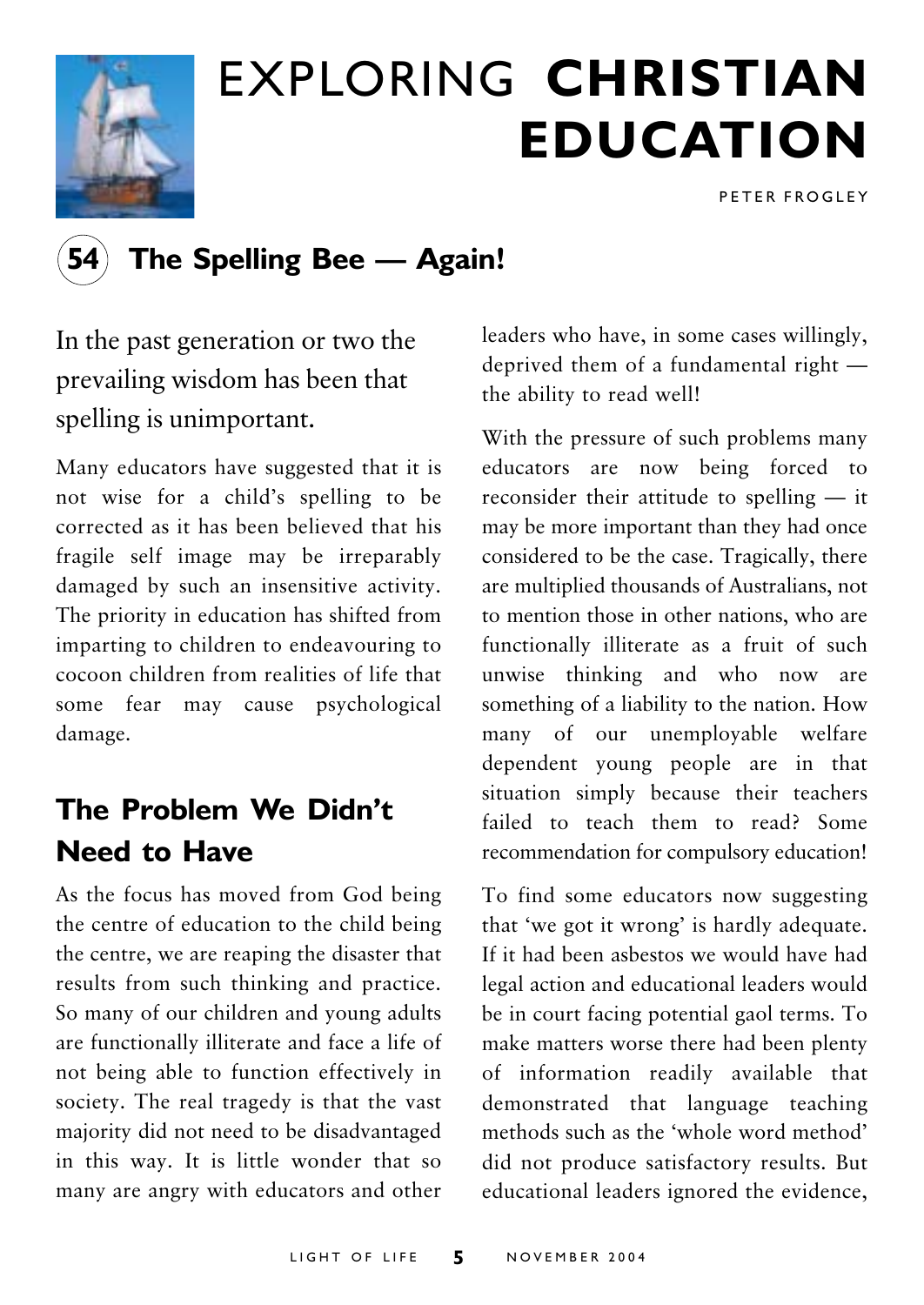choosing instead to be 'creative'. The problem is that reading and spelling are not creative, they are simply the tools of language. Once one can use the tools one national spelling competition in Australia last year. Ozspell is now in its third year and has seen a dramatic rise in participation rates in that time.

can be creative in their use.

**Christians** 

**Even** 

## to **COMMUNICATE** Well demands acquiring the skills of language

An even greater tragedy is that many of those illiterates are Christians. Many Christians have been 'lured by the ways of the world' to believe that basic skills such as the three Rs are no longer of great importance. But as biblical Christians we have always understood the importance of such skills. God has created us to be communicators and, of course, to communicate well demands acquiring the skills of language. Christians are *people of* the Book and we must be able to read, write and spell to grow in God's revelation  $to$   $\overline{u}$ s.

As more educators begin to return to the understanding of the need to develop basic skills we are seeing articles appearing in the press extolling the benefits of such 'new ideas'.

Recently The Australian newspaper ran an article by their schools editor, Jennifer Buckingham, entitled Spelling Bee: Education's New Buzzword:

Everything old is new again. Generation X is taking up knitting, and spelling is back in fashion.

More than 43,000 children took part in a

Ozspell is yet to reach the dizzy heights of the Scripps-Howard Spelling Bee in America — the subject of the phenomenally successful documentary  $Spellbound$  — but is becoming an anticipated event on the educational calendar.

One spelling bee does not make a trend, but there are other indications that spelling is rising on the education agenda.

Premier Bob Carr recently **NSW** announced a spelling bee for NSW public schools this year. And the educational testing centre at the University of NSW has developed the Australasian School Spelling Assessment, to be introduced in schools next year.

Both Ozspell and The Premier's Spelling Bee will use the Macquarie Dictionary as a word source and reference.

Publisher of the Macquarie Dictionary Susan Butler agrees that spelling is undergoing a renaissance.

Butler believes it is part of a wider educational and societal shift from the left-wing, liberal, 'hippie' 1960s to an increased prevalence of 'new Right' views. with emphasis an  $\alpha$ n responsibilities, rules and regulations.

'A whole lot of wonderful stuff was done in that liberal period, which has made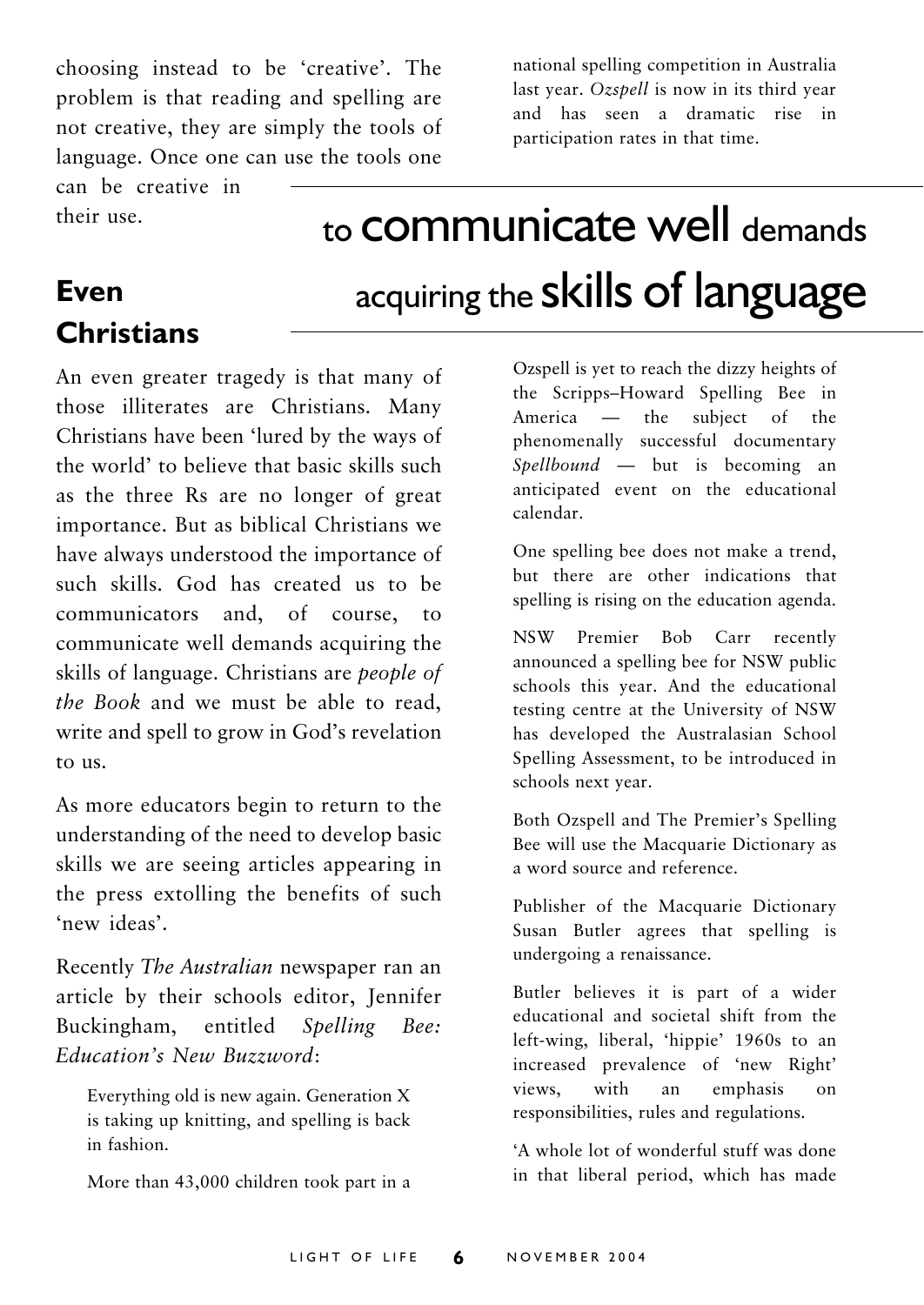schools a much better place than I remember them being, and that's still there as the hedrock

'All that's happened now is a slight swing back, a slight modification, to say that "Yes, intuition, brilliance, creativity are all magnificent, but grammar and spelling won't hurt you, and probably you could learn your times tables at the same time,"'Butler says.

Peter Knapp, professor and director of the Educational Testing Centre at the University of NSW, says the evidence that spelling 'fell off the educational agenda' is that there is little research on how people learn to spell, few people know much about it, and there is no agreed way to teach it.

Knapp says that for at least a decade it was believed spelling should not be taught explicitly, that if children read enough they would pick it up. He says that view is now in dispute, because there is now a significant group of people who have problems with spelling.

'When I was at school we were taught the rules and drilled in the irregular words, and my generation find spelling pretty straightforward,' Knapp says.

'What happened in Western progressive education is that memorisation was seen as an evil, not as an effective tool. In countries like Singapore, where spelling is taught in a systematic, traditional way, kids have no trouble spelling.'

Knapp has also noticed a renewed interest in spelling in Australia, which he believes has been driven by parents, teachers and the non-academic community.

The Educational Testing Centre has developed the first national assessment of spelling, because of 'overwhelming' demand from schools

The Australasian Spelling Assessment is not a competition, but a way for teachers to identify where students are having problems so they can better target teaching strategies.

Being able to spell, and to recognise and correct wrong spelling, is an important skill. It makes both reading and writing easier

'Spelling is a marker of someone being literate,' Knapp says.

This is an important point. Unfortunately, poor spelling has become to some extent a class marker

When you see a document full of spelling mistakes, do you think that the writer must be a creative freethinker, unbound by convention? Or do you think that the writer is poorly educated and in need of a dictionary?

Knapp says there is no reason why people can't learn to spell, if only they are taught the general rules and the strategies to check and correct.

After years of being seen as dowdy, unimportant and stifling original thought, there is a growing acceptance that the rules of written language should be available and accessible to everyone.

There is no point having a great original idea if you can't express it clearly or be taken seriously.

The Australian, 26 July 2004

Things are beginning to change, but the war is not yet over. It took over fifty years to change to a child-centred methodology and a philosophy that was fundamentally opposed to absolute truth. It was known as 'modern education'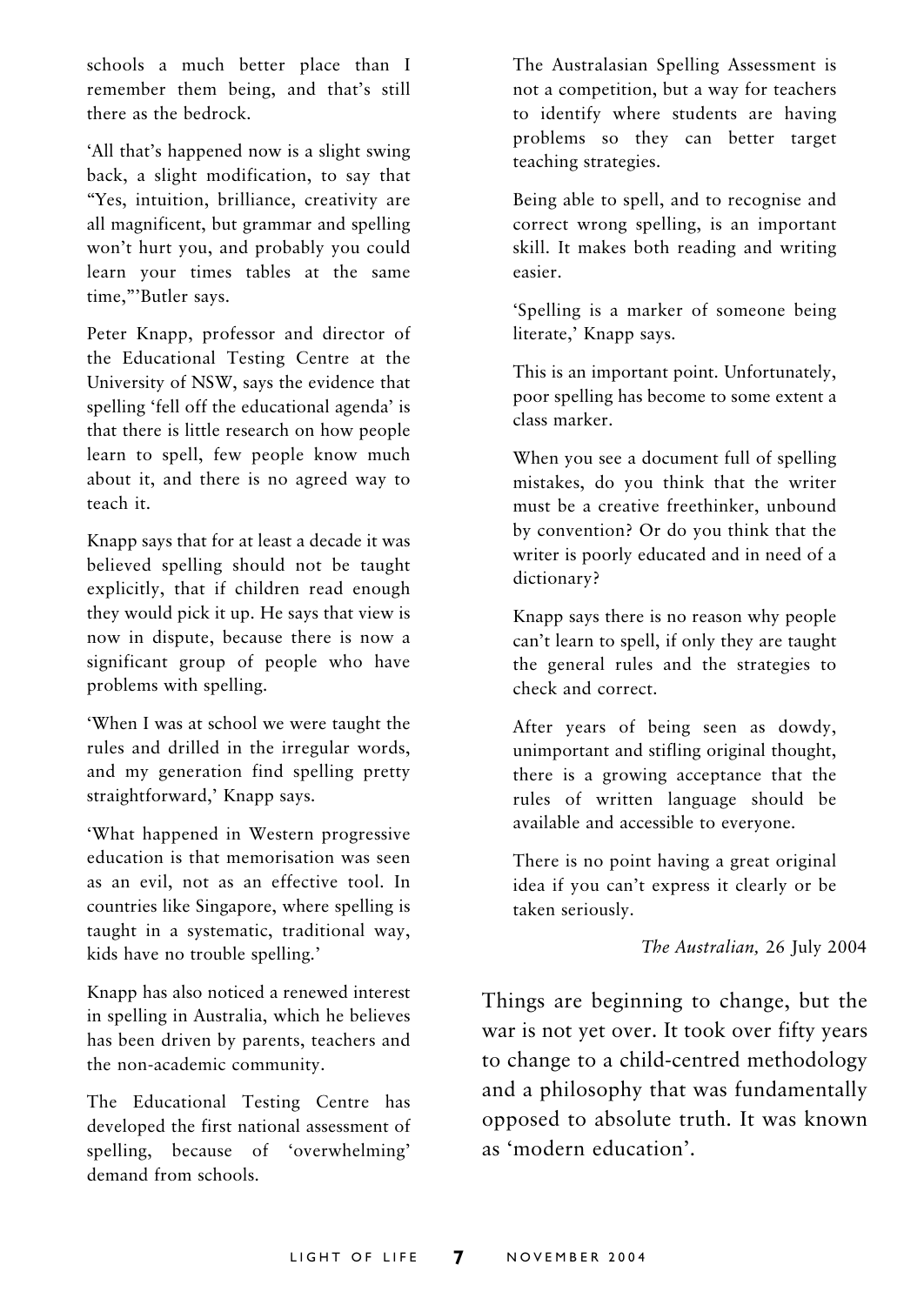Now the wheel is of necessity turning again and Christians have the opportunity rebuild education on a biblical  $\overline{10}$ foundation. LEM Phonics is one of those basics that provides a solid foundation for the English language. Its great strength is that it teaches the reasons, or rules, for spelling. It creates the keys for developing analytical thinking through spelling.

Whether spelling bees are the best way to improve spelling is debatable, but at least we are seeing a positive interest in spelling. I believe a return to quality phonics instruction is the underlying key to improving spelling. When we see there is a reason for things being the way they are, it makes it easier for us to learn.

## **FLOGGING A DEAD HORSE**

The tribal wisdom of the Dakota Indians, passed on from generation to generation, says that,

#### 'When you discover that you are riding a dead horse, the best strategy is to dismount.'

However, in government, education, and in the corporate world, more advanced liberal strategies are often employed, such as:

- Buying a stronger whip.  $\mathbf{I}$ .
- $2.$ Changing riders.
- $3<sub>1</sub>$ Appointing a committee to study the horse.
- $4.$ Arranging to visit other countries to see how other cultures ride horses.
- Lowering the standards so that dead  $5$ horses can be included.
- $6.$ Reclassifying the dead horse as livingimpaired.
- $7^{\circ}$ Hiring outside contractors to ride the dead horse.
- 8. Harnessing several dead horses together to increase speed.
- 9. Providing additional funding and/or training to increase dead horse's performance.
- 10. Doing a productivity study to see if lighter riders would improve the dead horse's performance.
- 11. Declaring that as the dead horse does not have to be fed, it is less costly. carries lower overhead and therefore contributes substantially more to the bottom line of the economy than do other horses
- 12. Rewriting the expected performance requirements for all horses.

And of course.

13. Promoting the dead horse to a supervisory position.

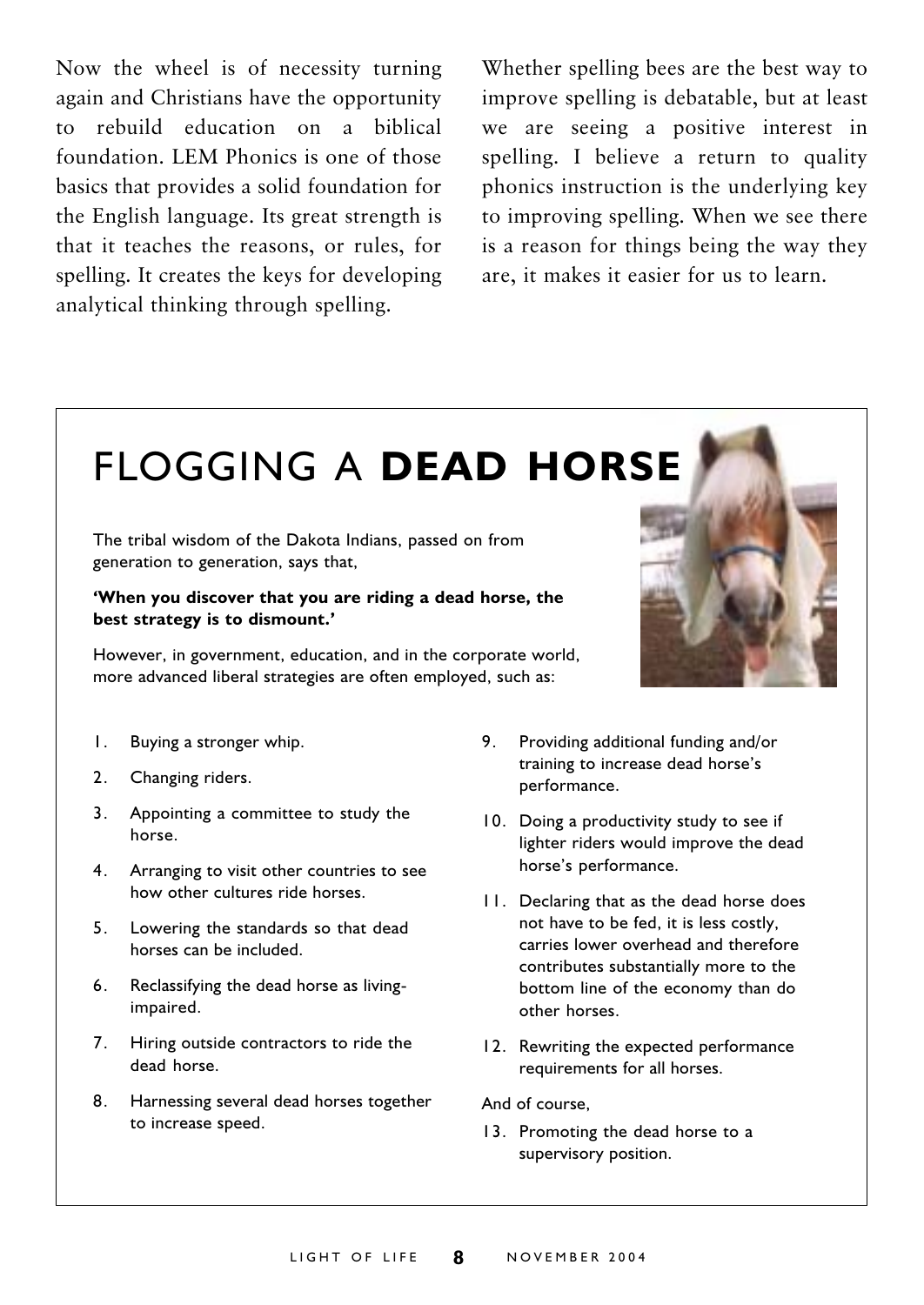

## WHATEVER HAPPENED TO THE FAMILY FILM?

PHILIP F ANSCHULTZ

In today's world of mass media and mass instant communication. movies still have an enormous effect on our culture and an even larger effect on younger Americans

Research shows that the average American child between the ages of two and eighteen spends five hours and forty five minutes per day with media - mostly electronic media. Think about that in the context of these figures: Since the year 2000, Hollywood has turned out more than five times as many R-rated films as it has films rated G or PG or soft PG-13. No less than 2,146 films released since 2000 received R ratings, compared to 137 films rated G and 252 films rated PG.

Editor's Note: Australian film ratings differ from those in the  $US$   $-$  see the sidebar on the next page for a full explanation.

Is this preponderance of R-rated films simply  $-$  as we hear so often  $-$  a response to the market? I would say not, considering that of the top  $20$ moneymaking films of all time, not a single one is rated R, and of the top  $50$ , only five are rated  $R$  — with the remainder being G or PG. Don't these figures make you wonder what's wrong with Hollywood just from a business point of view? Why, in the face of these statistics, does Hollywood keep putting out so many non-family oriented movies?

Let me mention the ideas I've run across in Hollywood and that define a kind of Hollywood mindset. One of these is that the way to be successful is to be hip and edgy. A second is that to be noticed and therefore successful, you need to utilise shock value to gain attention. A third is that sex, language, violence and bad taste always seem to find a market. Another is that you have to grow up in the film business in order to understand it and have the right creative instincts for it. Another is that to earn the respect of your peers within the Hollywood community, you have to make at least potential Academy Award films - which in recent history have predominantly been R-rated.

My wife and I now have a number of grandchildren who are growing up surrounded by the products of this culture. So four or five years ago I decided to stop cursing the darkness - I had been complaining about movies and their content for years  $-$  and instead to do something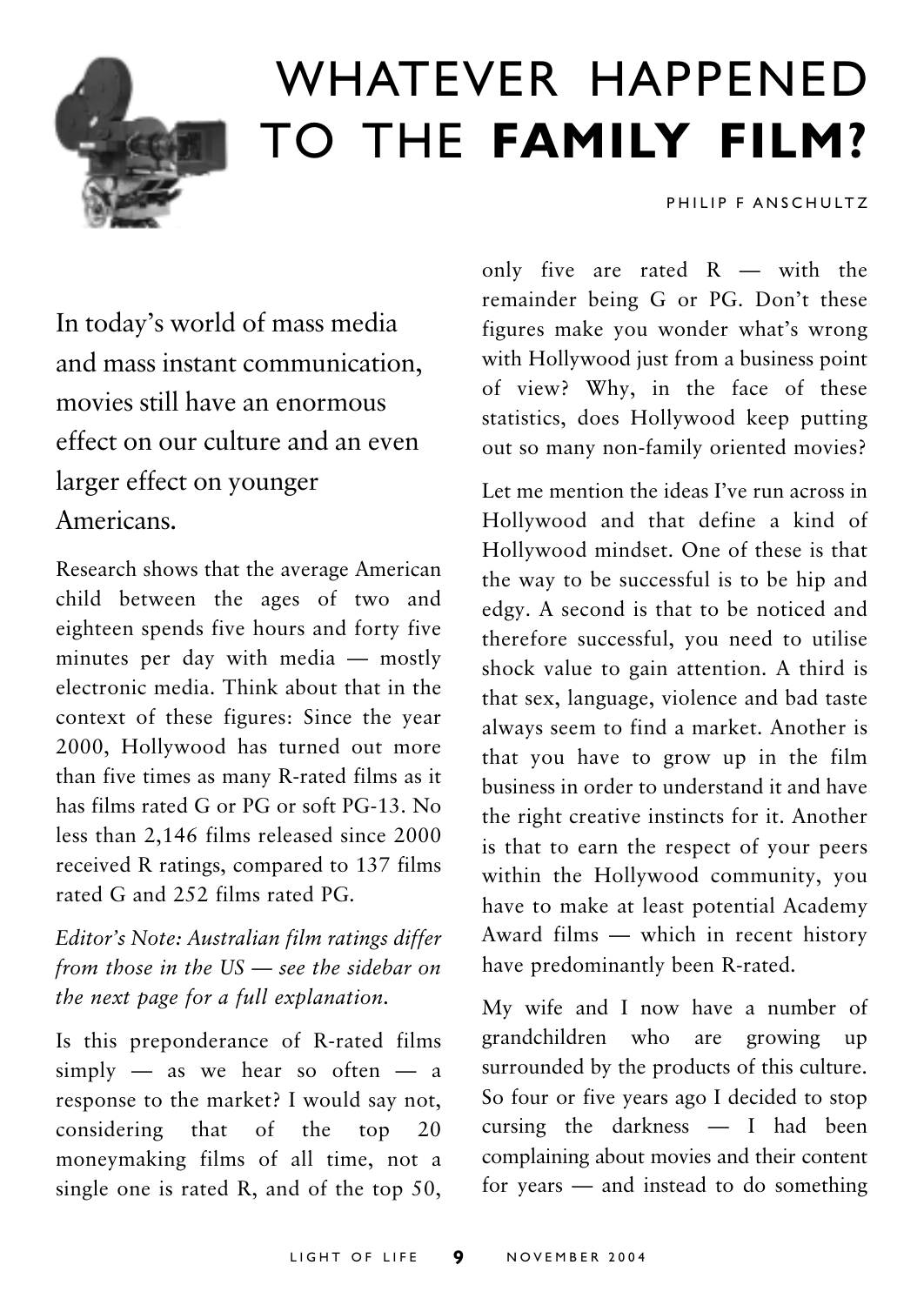## **Movie Ratings**

#### **ALISTRALIA**

G Suitable for all viewers A 'G' movie rating in Australia doesn't indicate the movie is intended for children, simply that nothing in the movie will be disturbing or harmful to children.

PG Parental Guidance recommended for children under 15 years of age.

- M Mature, recommended for audiences 15 years and over. This is not a legally restricted Australian movie rating, but movies in this category cannot be recommended for those under 15 years.
- **MA** Mature Accompanied. This category is legally restricted in that children under 15 cannot see 'MA' films or rent them on video unless accompanied by a parent or adult guardian.
- $\mathbf R$ Restricted. This category is legally restricted to adults. No one under 18 may view these movies in a cinema or rent them on videocassette.
- $\boldsymbol{\mathsf{x}}$ Restricted. Applies to sexually explicit material which is restricted to viewers 18 years and over.

#### **UNITED STATES**

G General Audiences. All ages admitted.

- PG Parental Guidance Suggested. Some material may not be suitable for children.
- **PG-13** Parents Strongly Cautioned. Some material may be inappropriate for children under 13
- R Restricted. Under 17 requires accompanying parent or adult guardian.
- NC-17 No one 17 and under admitted.

source: www.movie-ratings.net

about it by getting into the film business. Fortunately my wife said, 'Phil, this is one of the nuttier things you have ever done, so at least keep your day job.' Which I did. But I knew that the best way to get to know a business  $-$  and maybe to affect it  $-$  is first to dive into it, and second to invest in it so that you get a seat at the table.

reasons for getting the  $Mv$ into entertainment business weren't entirely selfless. Hollywood as an industry can at times be insular and doesn't at times understand the market very well. I saw an opportunity in that fact. Also, because of digital production and digital distribution, I believe the film industry is going to be partly restructured in the coming years another opportunity. But also, yes, I saw a chance with this move to attempt some small improvement in the culture.

Let me tell you a few things that I've learned about the movie business: First of all, you need a clear vision of the kind of movies you will make — and an equally clear vision of the type of movies you will not make. People in the industry need to know that they needn't bring you certain kinds of product because you are not going to be interested. Just as importantly, your own people need to understand the kind of movies they are going to be held accountable for producing. Our company, by the way, makes G and PG and, occasionally, very soft PG-13 movies. They are primarily family films - films that families can see together. We expect them to be entertaining, but also to be lifeaffirming and to carry moral messages.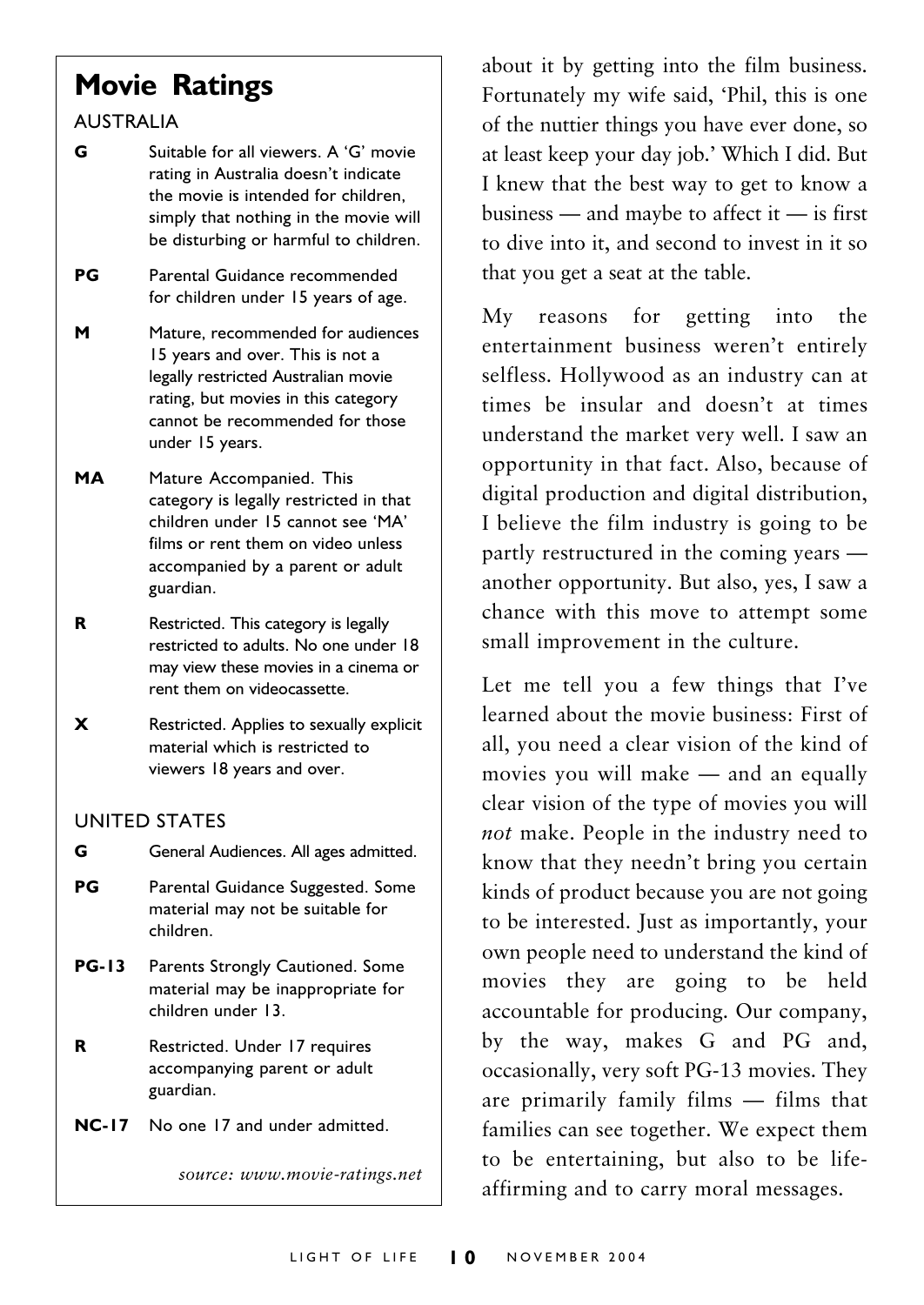The next thing I have learned is that if you are going to be in this business, you need to bring your own money and be willing to spend it. Otherwise, Hollywood does

not see you as a serious player. Nothing communicates with the people that make  $the$ real decisions in Hollywood like spending your own money and showing that you can make profitable films.

Another lesson I have learned is to keep firm control of the creative process. Many things happen between the time you hatch an idea for a movie and the time that it gets to the theatres – and most of them are bad. So you need to control the type of writers you have, the type of directors you get, the type of actors you employ and the type of editors that work on the final product. Then you have to control the way the film is marketed and watch over the distribution and exhibition sides of the business. Keep in mind there are three parts to the movie business: Production, distribution and exhibition. Being just a producer is not good enough. There are a lot of good movies that have been made but not seen because they could not find distribution and they could not find exhibition.

At the same time we set up a movie production unit, we set up a companion education unit. The movie unit, of course, is headquartered in Hollywood. But the education unit is headquartered as far from Hollywood as we could get it  $-$  in Boston. There is not a single movieproducer type that works for that company. They are all educators - teachers and parents — who go out and interact with

## of the top 20 moneymaking films of all time, not a **Single One** is rated R

schools. We are now in regular contact with some 10,000 schools and over 30,000 teachers. We ask teachers and parent groups several questions: What kind of movies would you like to see made? What are the important books that are being read in schools? What's the best way we can deliver life-affirming messages? How can we affirm the good and de-emphasize the bad and the negative? We began an active outreach to all of these groups, gathering regular focus and feedback information We showed one of our recent movies well in advance of its release to 20,000 teachers in order to see how they felt about it. Then we took their suggestions and re-cut the movie.

Speaking purely as a businessman, it is of utmost importance for a business to try and figure out a way to make goods and products that people actually want to buy. And as I've already suggested, I don't think Hollywood understands this very well, because they keep making the same old movies - the same kinds they have been making for years — despite the fact that so many Americans are tired of seeing them.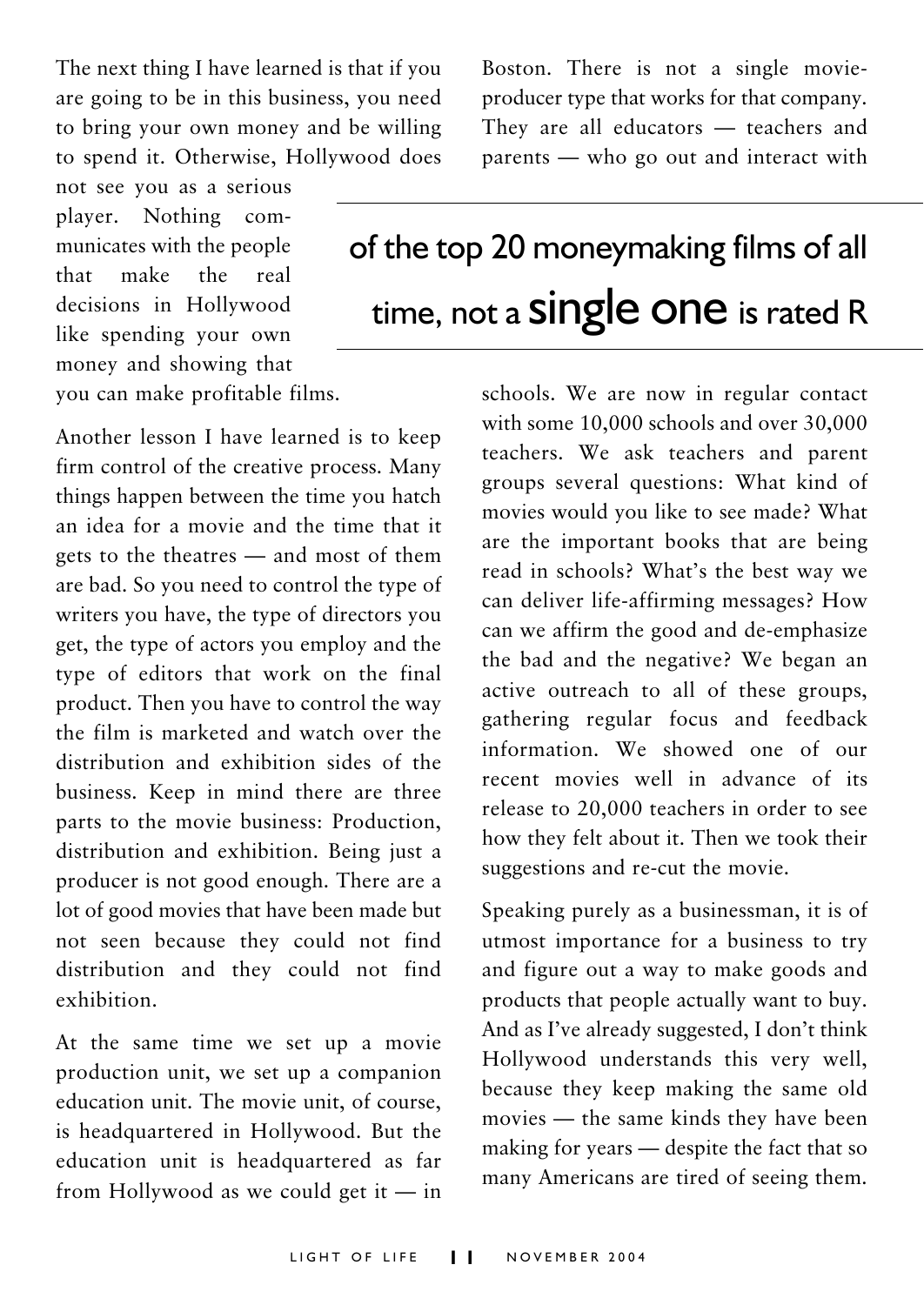Why can't the movies return to being something that we can go and see with our children and our grandchildren without being embarrassed or on the edge of our seats? When I said that Hollywood can be insular, this is in part what I meant. I don't think they understand the market and the mood of a large segment of the movie-going audience today. I think that is one of the main reasons, by the way, that people don't go to the movies like they used to.

Here are a couple of concrete examples of specific movie projects that came out of the process I just described. One of our movies was Holes A lot of our children and grandchildren were excited about the movie because they had read the book. There is also a strong moral message in it. It was screened for a number of teachers before we ever released it: and even after it was released, we did multiple interactive screenings in our theatres with young audiences. In one session alone we had 17,000 young people from across the country interacting with the director and the writer and some of the actors in the film, learning about acting skills, writing skills and what lessons could be drawn from the movie

Another project that came out of this process was Lewis's Narnia  $C.S.$ Chronicles. These books were written some 60-70 years ago, and over 120 million of them have sold worldwide in some 80 languages  $-$  more than either

Harry Potter or Lord of the Rings. I acquired the rights to make films from that set of books - there are seven of them - and the first will be released next year. We feel that this is a great responsibility and we are determined that the film will be very good.

We have found in our focus sessions that people also want movies that are simply entertaining — movies that are fun, the way movies used to be. Our very next movie will have some educational value. but that's not really its purpose. Above all it has a great sense of adventure, and its funny and entertaining - it's called Around the World in Eighty Days.

In closing, let me say that the movie business is not a very good business in many ways. No one with any sense would get into it. My friends think I'm a candidate for a lobotomy and my competitors think I am naive or stupid or both. But you know what? I don't care. If we can make some movies that have a positive effect on people's lives and on our culture, that's enough for me.

The above address was delivered on 24/2/04 at a Hillsdale National Leadership Seminar. Reproduced from Imprimus, the digest of Hillsdale College, Michigan, USA.

Philip F Anschutz is President of The Anschutz Corporation of Denver, Colorado. The company's major business interests are in the fields of communications, transportation, natural resources, real estate and entertainment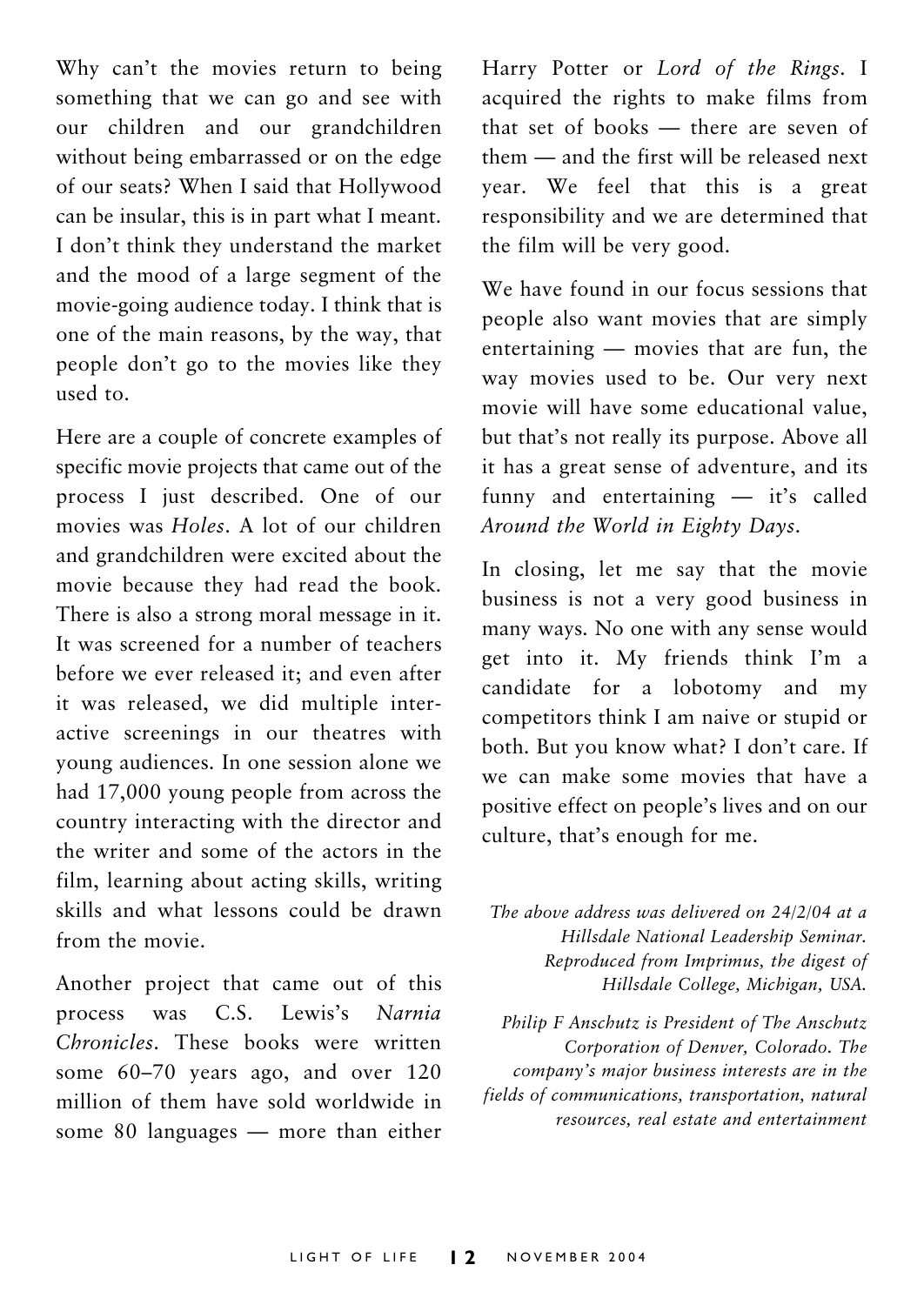

## PICK-ME-UP OR **PUT-ME-DOWN?**

### **Stimulants & Toxins in the Body**

#### **RY PETER FROGLEY**

nutrition in eliminating them from the body. They are thus a negative energy food, that is, you will have less energy as a result of consuming toxins. Toxins are thus poisonous and detrimental to the body.

When we consume toxins the body recognises them as such and immediately sets about protecting itself by removing them from the body. The eliminating of toxins from the body is done by the stimulation. speeding  $\alpha$ f  $\mathbf{u}\mathbf{p}$ metabolism in an endeavour to keep the toxins from accumulating in the blood stream which would cause death. Stimulation is carried out primarily under the influence of adrenalin. Adrenalin forces the liver to release extra glucose into the blood stream. This glucose is picked up by the cells of the body and instantly converted into adenosine triphosphate (ATP), which the cells need to provide additional energy for the increased metabolic rate. So to return the body to normal function it has needed to rev itself up (burning extra energy and wearing itself out) to get rid of toxins that people have often thought was food.

There are many things we eat as a matter of course without stopping to think what they might be doing to our hodies

As we have said previously in these articles, our body is only able to assimilate the things it recognises as food. God has designed our bodies to function on certain fuels and it is obviously wise to feed our bodies only those things which the body recognises as food. We have discussed those things that are foods for our bodies at other times, but this time we will explore those things that are not foods, but which we routinely put into our mouths and consume.

These non-foods can be categorised as Toxins and Stimulants

#### **TOXINS**

Toxins are defined as any substance which is foreign to the body, which the body cannot use in any way for life-maintaining purposes. Toxins cost the body energy and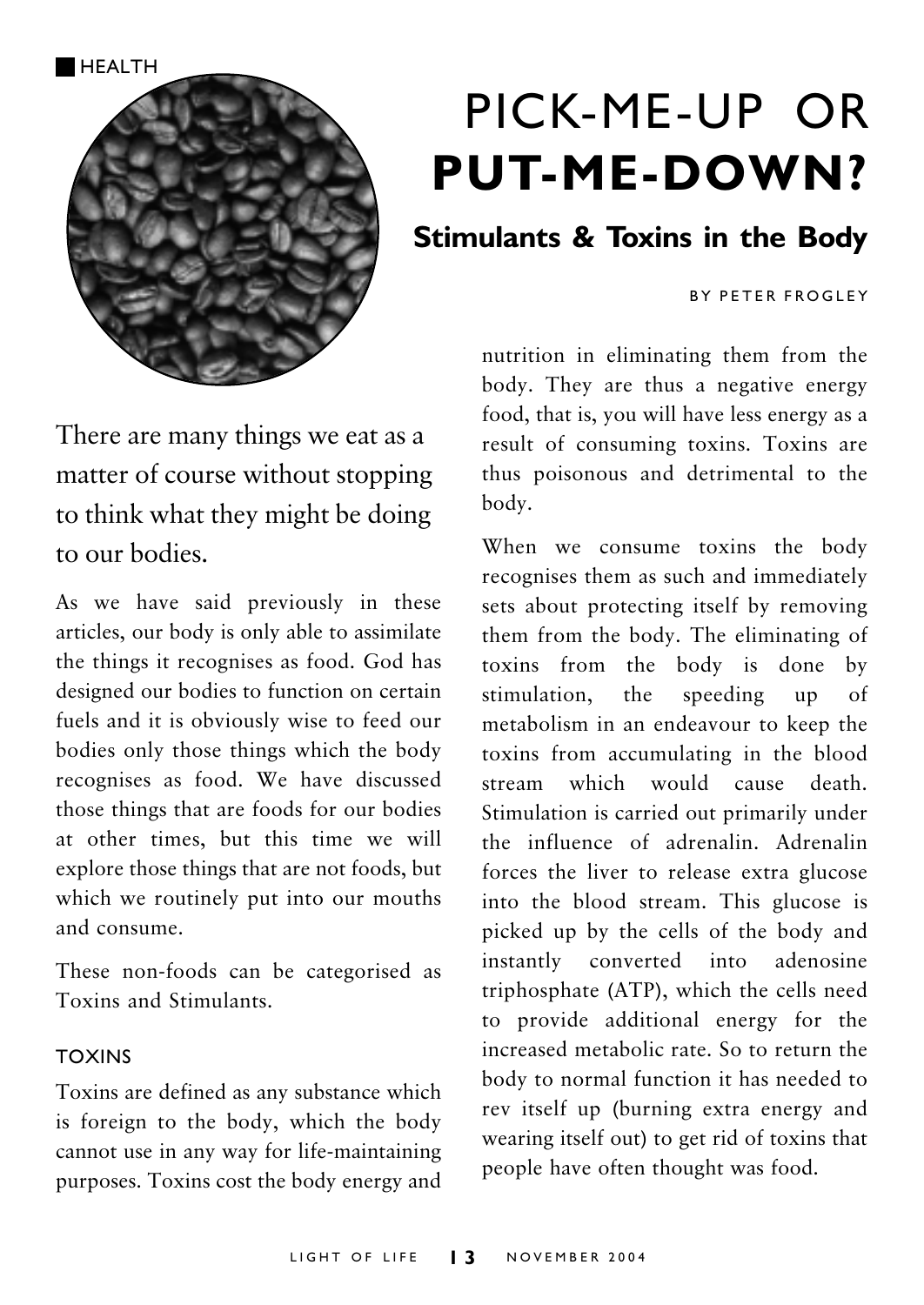#### **STIMULANTS**

A stimulant is defined as anything put into, (e.g. coffee) or done to (e.g. exposure to cold air) the body which the body cannot use for life maintaining purposes at that very moment. Stimulants, therefore, cause an expenditure of energy by the body, but give the body little or no benefit in return. As you can deduce from above, all toxins are stimulants, but not all stimulants are toxins.

#### **TYPES OF STIMULANTS AND TOXINS**

Whilst we generally think of stimulants or toxins as something we put in our mouths there are other major negative influences on our bodies which act as stimulants or toxins

#### Mental or Emotional Stimulants

These result from a negative mental outlook and internal turmoil and are conditions we bring upon ourselves as a fruit of sin. As Christians you will recognise these as sinful ways, for which the antidote is repentance and forgiveness. These sins are intangible, hard to quantify and often have a greater negative effect than we realise. Sadly we often compensate by using stimulants — 'I need a strong coffee to help me here!'

Such sins are fear, anxiety, grief, hate, worry, depression, and many more could be added. Each of these produce a stimulant effect on our bodies, robbing us of energy, wearing us out and ultimately killing us. In an ideal world of faith in Christ, Christians should not suffer any of these conditions, or at least when we feel them coming on we should know how to deal with them

#### Physical or Sensory Stimulants

Our senses are designed to cope with certain levels of stimulation, for example, through sound, light and odour. Too much of these overloads our sense organs and can not only cause damage to them, but add to emotional and mental problems. For example we have decibel meters to warn us when we are exposed to too much noise - such as with modern 'music'. We are warned not to look at the sun as it will damage our eves. and living too close to a sewerage treatment plant can cause 'odour stress'.

Other stimulants in this area that can cause us problems are excesses of heat or cold, lack of sleep or excessive physical work. These can stress our physical bodies and ultimately cause death. Eating whilst under such stresses can also contribute to bodily malfunction. We can even stress our bodies by eating or drinking foods that are very hot or very cold. In this case our body needs to expend energy bringing the food to body temperature to be able to digest the food.

#### Chemical and Nutritional Stimulants

This is the category which normally comes to mind when we think of stimulants, but as we have seen they are not the only stimulants.

One we would not often think of is air pollution, which introduces chemicals to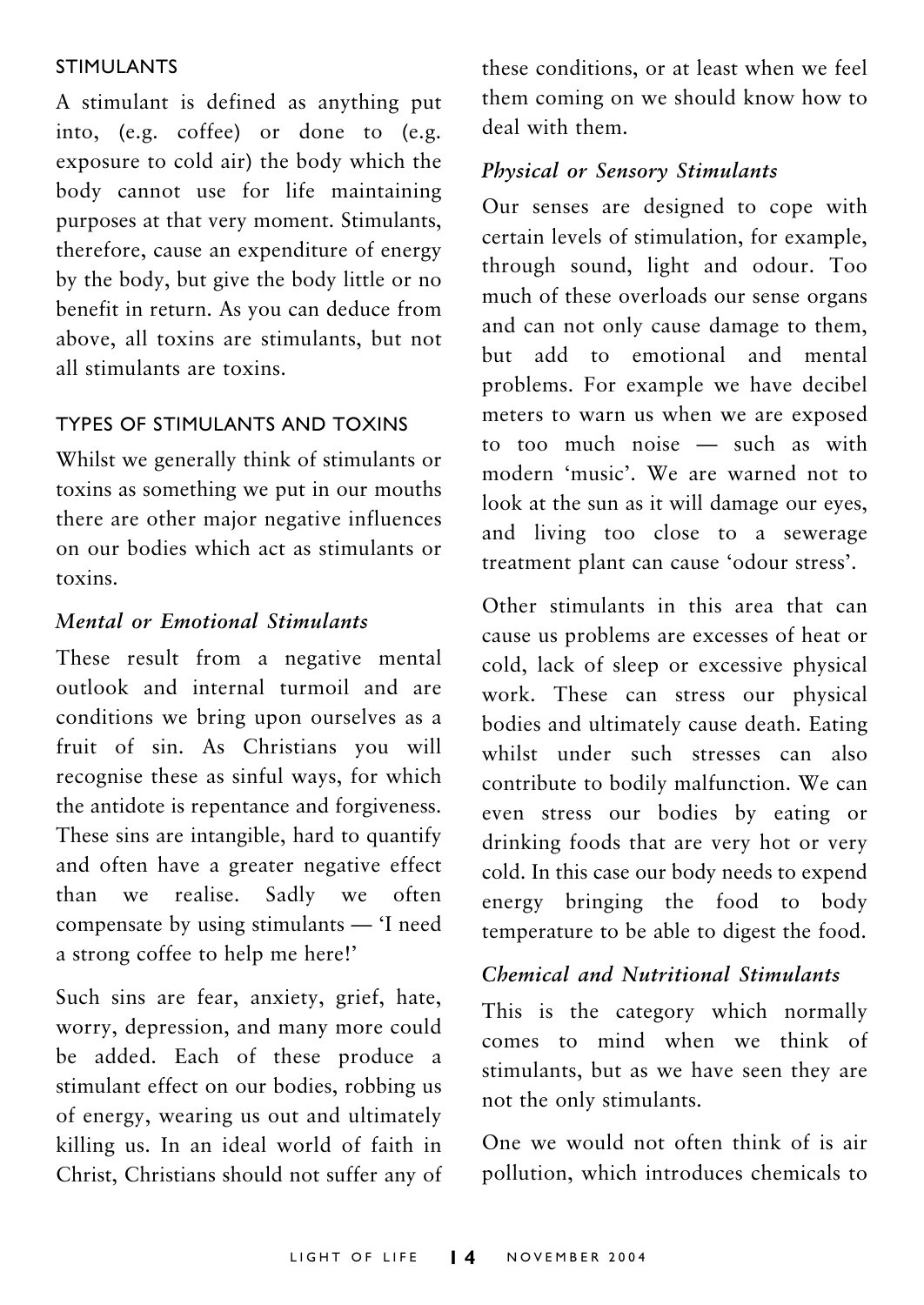our bodies which need to be eliminated.

Then there are the more obvious ones such as tobacco, fragmented or processed foods, chemical additives to foods and herbs and condiments. These foods are a problem as they are usually toxic, inorganic or acid foods.

A major contributor in this area are drugs (both legal and illegal) and medications. None of these are foods and all have a detrimental effect on the body.

Lastly, things we put on our bodies act as stimulants, such as skin ointments, soaps and cosmetics.

#### THE COST OF STIMULATION

The energy and nutrients which are utilised by the body during stimulation are not found in the toxin or the stimulant being eliminated. The body has to supply the energy from its own resources, thus, as we have said toxins and stimulants have a negative effect on the body, decreasing its energy and the health of the body.

#### THE DELUSION OF STIMULATION

When the body is stimulated it brings with it a sense of euphoria and well being. 'I need a coffee to get going' is the classic illustration of this delusion. The euphoria is due to the increased glucose levels in the hlood stream and the increased metabolism. The delusion is that we are doing fine. 'The stimulant makes me feel better, what could be wrong with that?'

We may not realise that our body's health is being compromised, and thus continue

in the same patterns of stimulation. An attendant problem is that we need increasing doses of stimulant to provide the same effect.

#### THE FRUITS OF STIMULATION

If we insist on stimulating our bodies we can contribute to major health problems for ourselves

- Our organs and glands will operate at decreased efficiency which will result in tiredness and sluggishness.
- Our muscles will weaken resulting in atrophy and sagginess.
- Our bones will loose density, which may manifest as osteoporosis.
- Our teeth will loose calcium and other minerals which will manifest as cavities.

Tragically, we can say with some sense of confidence, 'I consume many so-called toxins and stimulants, but look at me, I'm healthy and seldom sick so I can't see how these things are a problem for me!' Like many other things in life it is a cumulative problem and often rather difficult to prove. If one does not want to be convinced it is difficult to achieve the success of a change in habits!

If the principles outlined in this article make sense, now would be a good time to make some changes to your lifestyle to enhance your chances for a long and healthy life.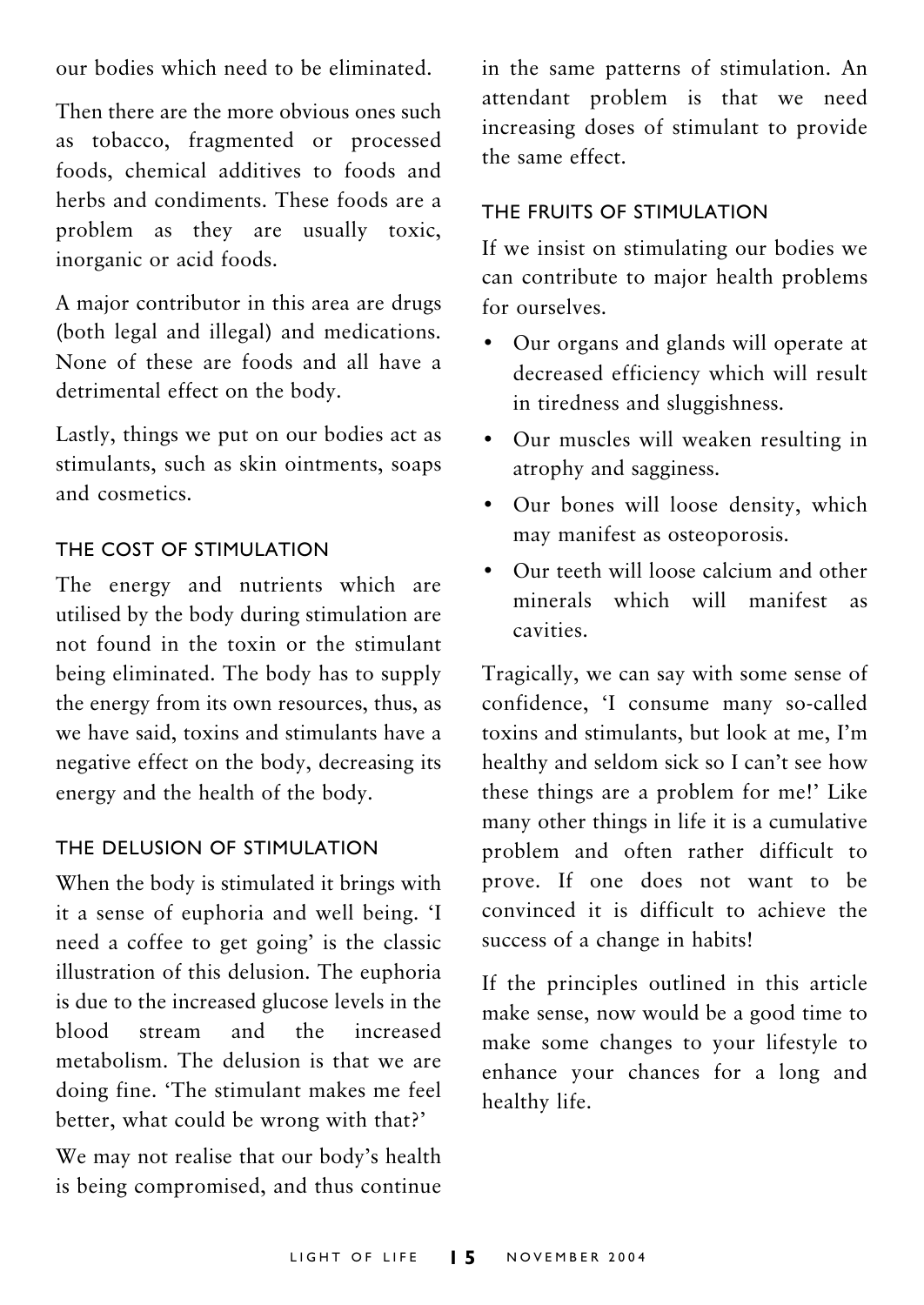## **Light Educational Ministries**

#### **I EM PHONICS SENTENCE CARDS**

These cards are designed as support materials when teaching the multiple phonograms. Each card is marked with a phonogram or bracket of phonograms and seeks a response from the student. Ready to cut and use. \$12.95

Order online at www.lem.com.au

#### THE EARTH: AN INTRODUCTION TO PHYSICAL GEOGRAPHY

Completely rewritten and enlarged, this Grades 6-8 book provides an ideal foundation for the study of Geography from a Christian perpective. A unique presentation of the Creation with a study on the earth's surface, the land and water, the atmosphere and mapping. 69 pages.



The Teachers Manual comes with tests and Exam papers as well as photocopiable maps.

Student Text \$21.95 Teachers Manual \$12.80

#### **SECRET CAVERN**

Elva Schroeder (author of Whatever Happened to the Twelve Apostles?) tells the story of a boy and his dog in Jerusalem at the time of Christ. This book is written for children aged 8–12 to read for themselves, but is also an excellent story book to read to younger children. \$5.95

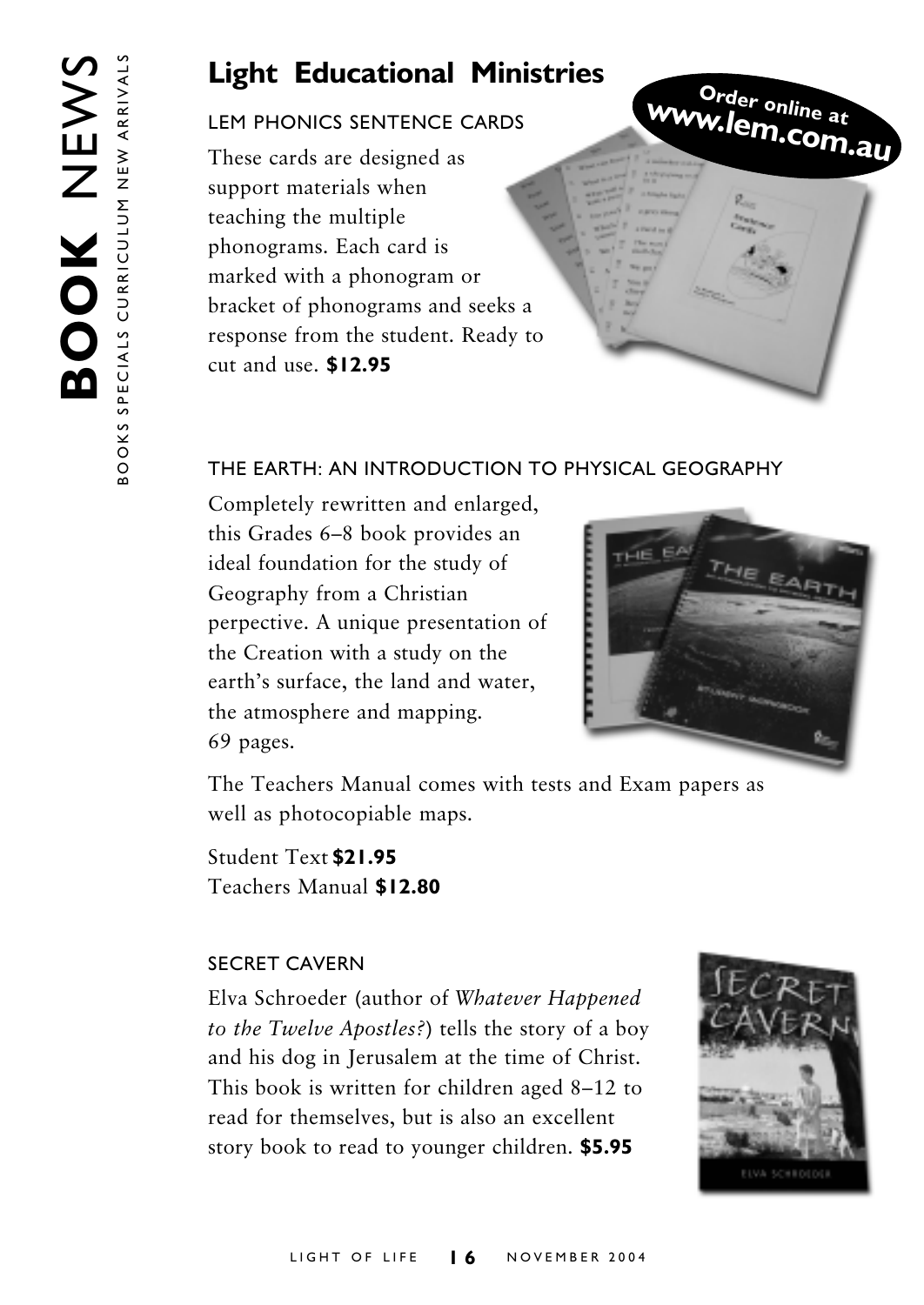#### **I FM CURRICULUM PLANS**

Do you have a plan to get your child into TAFE or University, or are you just hoping they'll scrape through? Would you be more confident if you knew how to make them stand out from the crowd? A child's ability to gain a tertiary place depends on the work done in Grades 9-12. A tailor-made LEM Curriculum Plan uses your choice of curriculum and sets out the work to be done with dates and deadlines, It also includes additional recommendations and pointers to give your child the edge over the competition.

LEM Curriculum Plan \$110

## **Rod and Staff Storybooks**

Three new hard cover titles for senior students The Way She Chose, 367 pages, \$18.80 I Will Be a Father Unto You, 173 pages, \$12.90 Eric's Vacation, 261 pages, \$15.65



## **Bob Jones University Press**

#### **BIBLE TRUTHS**

Student Packets are now available for years K-6.

These are high quality, full colour pads of exercises, charts, pictures, book marks, etc. to go with lessons.

Grade K5 \$21.20

Grade 1-6 \$13.35

#### **WRITING AND GRAMMAR**

Grade 12 is now available in revised edition. Student Workbook \$24.35 Teachers Manual \$72.30 **Tests \$14.15** Answer Key to Tests \$8.65



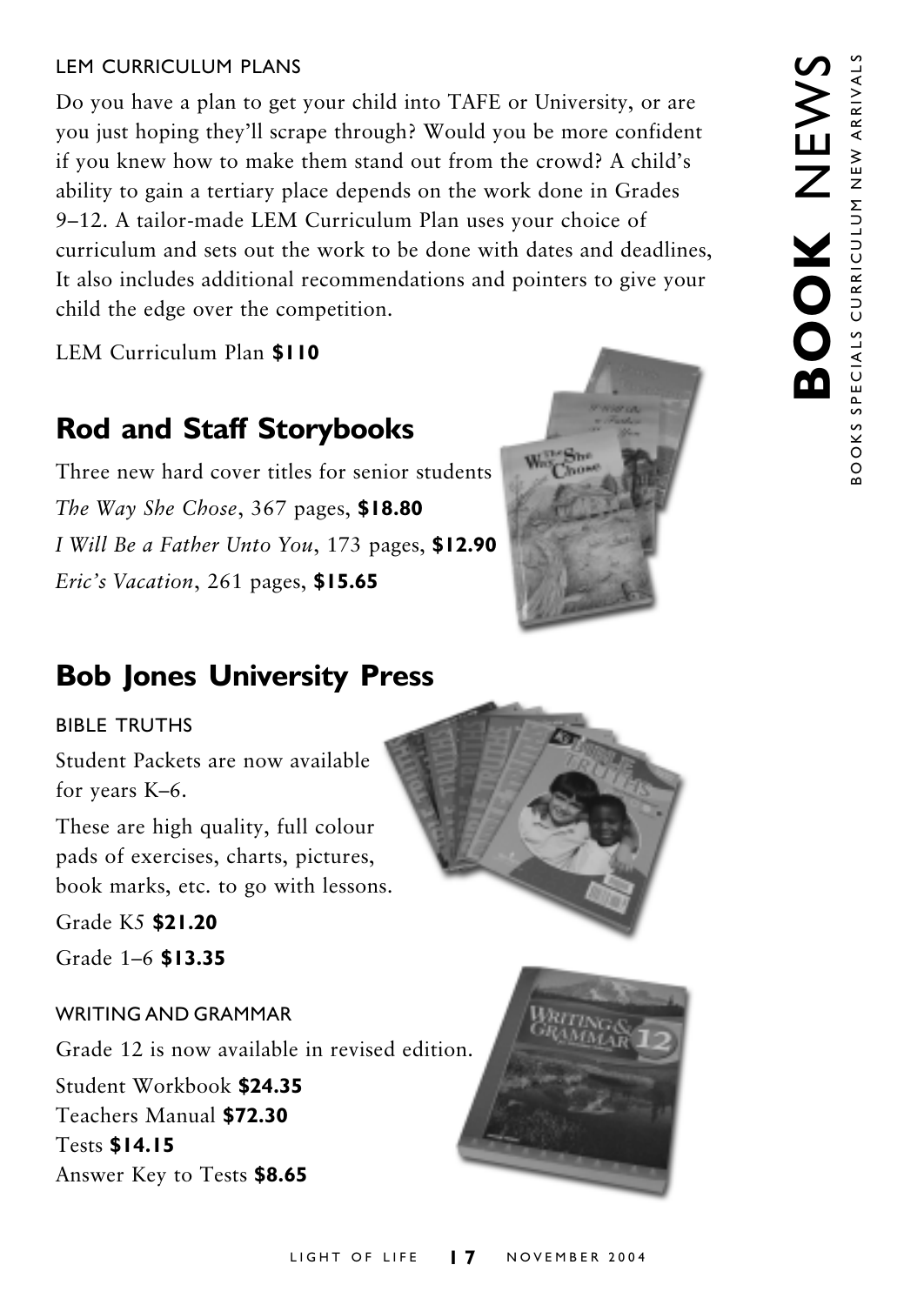## **Shepherd Press**

#### HEREIN IS LOVE COMMENTARY SERIES

This is an outstanding children's commentary series by Nancy Ganz. Ideal for the home school family for curriculum or devotions. Includes teachers notes in the back. There are three books available now in paperback form.

Genesis (545 pages) \$31.45 Exodus (259 pages) \$23.60 Leviticus (137 pages) \$18.85



## General

#### THE BRITISH JOSIAH

King Edward VI, the most godly King of England. King for only 6 years, but managed to set the roots of the Reformation deep into the heart soil of his country. 208 pages, paperback, \$34.05



#### YOUR FAMILY - GOD'S WAY

Wayne Mack is a father of four and a family counselor who understands what makes a good family. Here Mack offers biblical insight on communication and conflict resolution. 227 pages, \$17.30

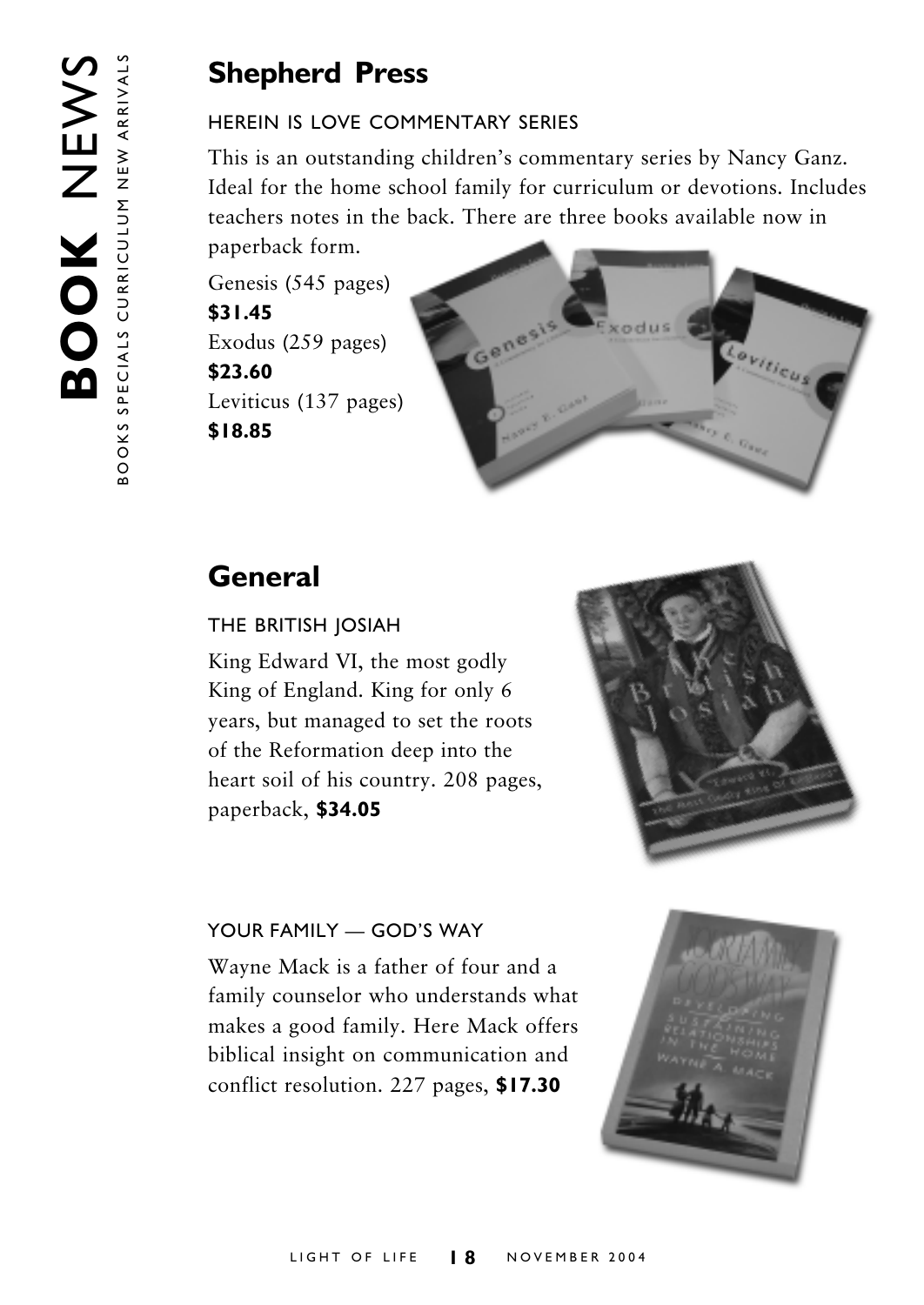

# **LEM PHONICS CORNER**

It sure seems from the feedback I had on Joshua's and Jaedin's cases, that personal testimony is one of the most effective teaching tools.

Joshua and Jaedin are not my only 'guinea pigs', because beginners are only part of the larger spectrum. This time I want to speak about a girl whom we will call Kathy.

Kathy is a lovely, intelligent 12 year old who has been homeschooled. But one day her mother discovered that Kathy couldn't really read well and her spelling was extremely poor.

So I tested her in both areas and found it to be the truth. Often semi-literate people can manage to bluff their way though life, hiding their problem. It may be hard to believe that Kathy was able to hide it from her mother, but because of adverse circumstances where the mother was forced to have the focus of her attention elsewhere, this has happened.

When Kathy read 'criss-cross' for the word 'cir-cus', I felt sure I could help her.

It so happened that I was in the process of developing a programme to teach adults at this time so I decided to try it with her.

The results have been very pleasing so far.

I first needed to convince her that what she would need to learn first was not babyish. It was very important as a foundation for everything else that followed.

So she and her mother learnt the phonograms together and it was a race to see who could remember them first Of course Kathy did!

I knew that I had to give her two things to begin with — confidence and hope. So I assured her that she was a very intelligent girl and that I could help her if she would trust me that what I was teaching at any time was part of the process. But at the same time I had to teach her in a way which would show some good results quickly.

Having learnt the single phonograms I began to teach her how to sound words. She had to be 'deprogrammed' from letter names. But the trouble was that I didn't know which words she already knew how to read and spell. So to make sure she was definitely understanding the word through the phonograms it contained I developed a whole lot of artificial words. Then she had no option but to work them out from sound. I gave her lists of real words to read too, not sentences. She had already learnt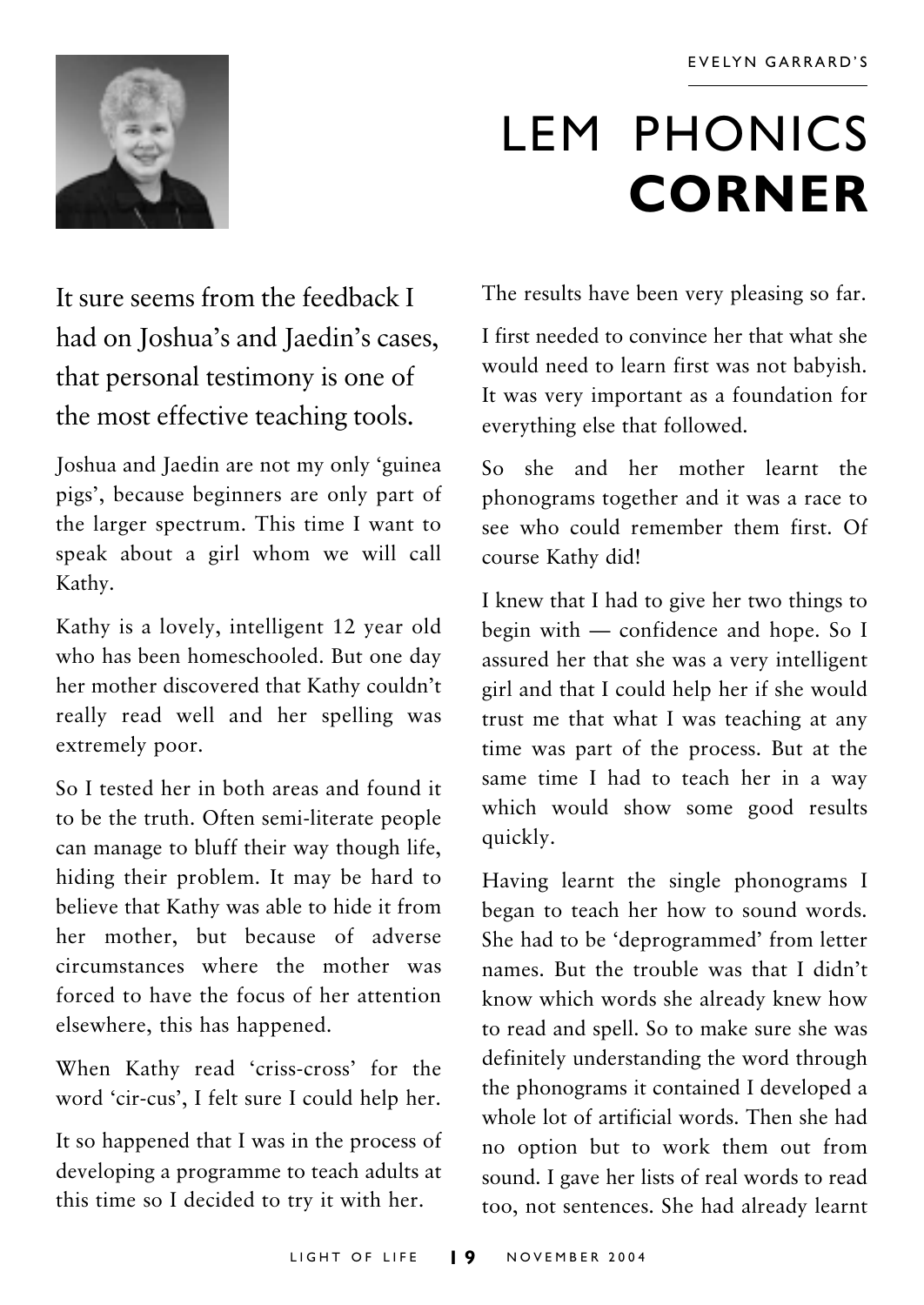to guess very intelligently from context, so we had to break the guessing reflex, too.

The artificial words were all within the single phonogram range, but containing all the possible patterns, including consonant blends of two and three letters at the beginning and at the end.

Starting slowly at first she soon learnt to follow through the sounds, as I insisted she did this, not moving into guessing halfway through the word.

I introduced the simple rule about  $l, f, s$ , and z usually doubled at the end of a one syllable word - then tested her on words which contained the rule.

Having conquered one-syllable words in this way it was time to move into multiple syllables. I first gave her two-syllable words only within the single phonogram range. Then I added more syllables. This was the stage where the lights turned on - reading wasn't so hard after all! She only needed to read the little parts inside the big word and join them together

When she realized she could confidently read such words as activity, consonant, systematic, benefit etc., she became excited. She was motivated to try to read more words.

So we quickly moved into using the multiple phonograms. As it was necessary and possible to in troduce a new rule, I did. We quickly whipped through the five er phonograms and found out that ear cannot say 'er' on the end of a word. Instead it says  $ea + r$ . Then she had to know that er, ir and ur, don't say 'er' if another  $r$  follows. And the same holds for ar and or. Then we found out where  $c$ says  $\hat{c}$ , always using heaps of examples.

I tried to trick her with words like grit and girt, frim instead of firm, and thrity instead of *thirty*, so Kathy had to carefully observe the order of letters and see if they formed a multiple phonogram or not.

Then we had to learn to try each successive sound for phonograms which had more than one sound

If it didn't sound like a proper word with the first sound she learnt to quickly decide the sound which was correct. For example, does the word *group* say 'growp', 'grope', 'groop' or 'grup'? She has four choices using her phonogram knowledge, but common sense will finalize the choice. Exercises putting numbers over the sounds help develop this awareness. Practice makes the process automatic.

Through rules she could read words like cicada, incident, cylinder and acceptance, interdependent, lurid, punctual, solemnity and *astronomical*. And each rule gave her more power in reading.

My first aim was to have her reading confidently, because it is a quick way to lift the morale and to motivate the student to keep going. This proved to be the case. But at the same time she was realising that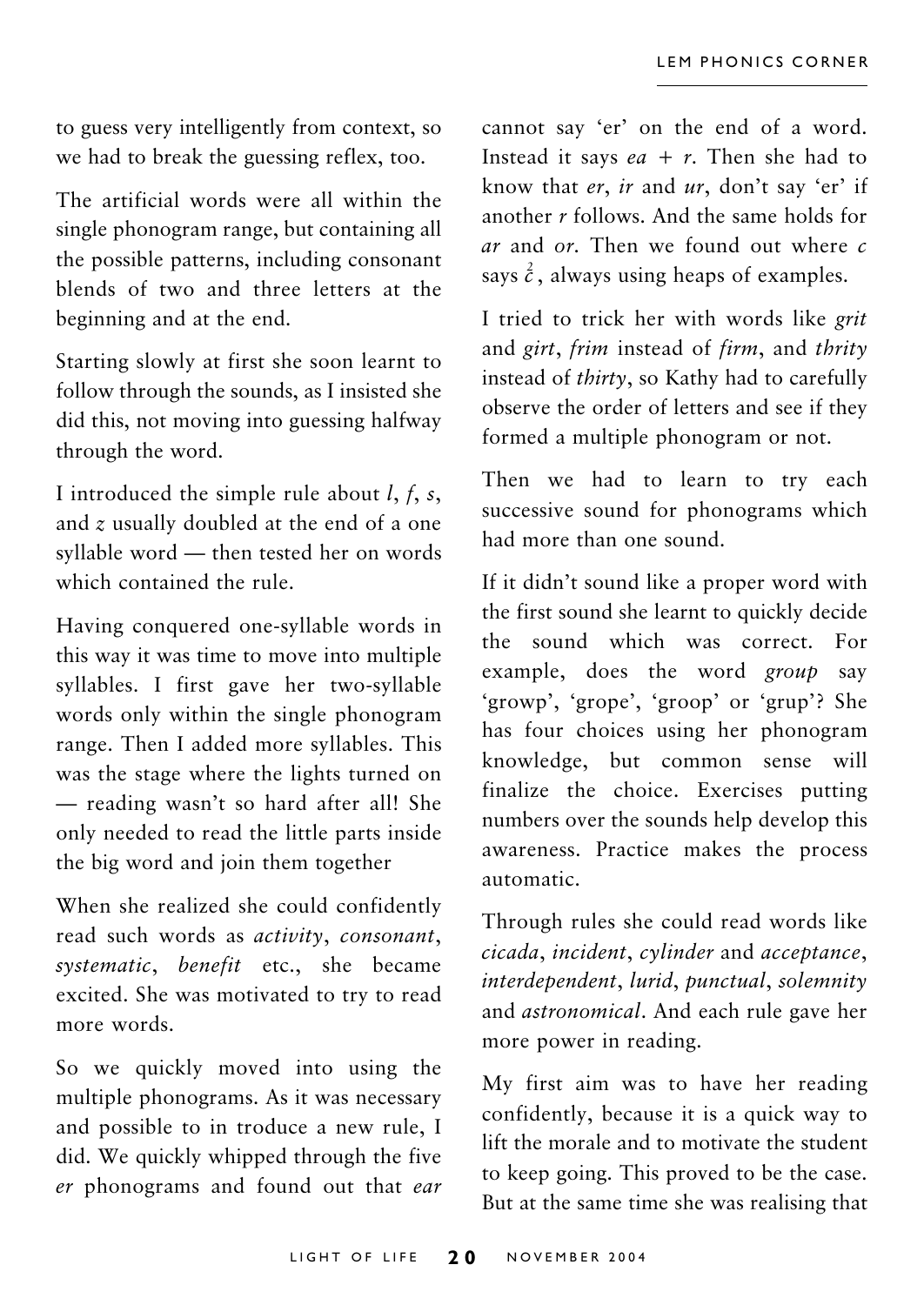her spelling was improving too. I gave her little tests within the rule range to show her how she could do so much more now. When she wrote *tourest* for *tourist* I was able to explain that the ending *ist* is always used instead of est if our word is to mean a thing or person who does what the base word savs. We tried it out with words like typist, activist, and florist.

We learnt the rules for base words and endings. The lights really came on for her mother at this time, too. Tm getting as much out of this as Kathy is', she remarked.

The big result so far is in two main areas. Kathy of her own volition is starting to read before she gets up in the morning and at other times. She would avoid reading before we began on the course. The maturity level in her books has also risen.

The other good result is that Kathy is continually observing words and trying them out for spelling. I am now shifting the focus to spelling and giving her aids to help remember words where rules don't apply. The fact that she is now looking at words in an analytical way will certainly help her.

I'm looking forward to giving you an update on Kathy, too.

In between all my 'guinea pigs' I have been writing various material. A great book of rules  $for$ spelling, reading and pronunciation, as well as exceptions, anomalies, strange patterns etc. is almost ready. It has heaps of examples for every

rule, lists of suffixes and prefixes and how each one relates to grammar. lists of homophones. silent letter words. comparison charts of confusing suffixes like ary, ery and ory and even contains lists of multi-syllable words for teaching people like Kathy. It is a must for teachers, speech therapists, ESL workers and linguists. It is unique because it is based on the phonogramic structure of our language.

I am also refining the book which I put together to teach Kathy so that it can be used for tutoring, adult classes and any form of remedial teaching. Finally, I am gradually getting together an ESL Course. Whilst the three books support each other, they are still separate entities, each uniquely designed for a very specific purpose. It is time now to see phonics formally covering the whole spectrum.

In November I'll be going to India for three weeks with a mission team whose leaders have planted an orphanage at Rajamundry on the Eastern Coast. I will be introducing phonics to two different groups of teachers in two towns.

I would really appreciate your prayers for God's wisdom in the work I am doing and His blessing upon it, because the motivation is to honour Him and to bless His people.

Thank you,

Cochris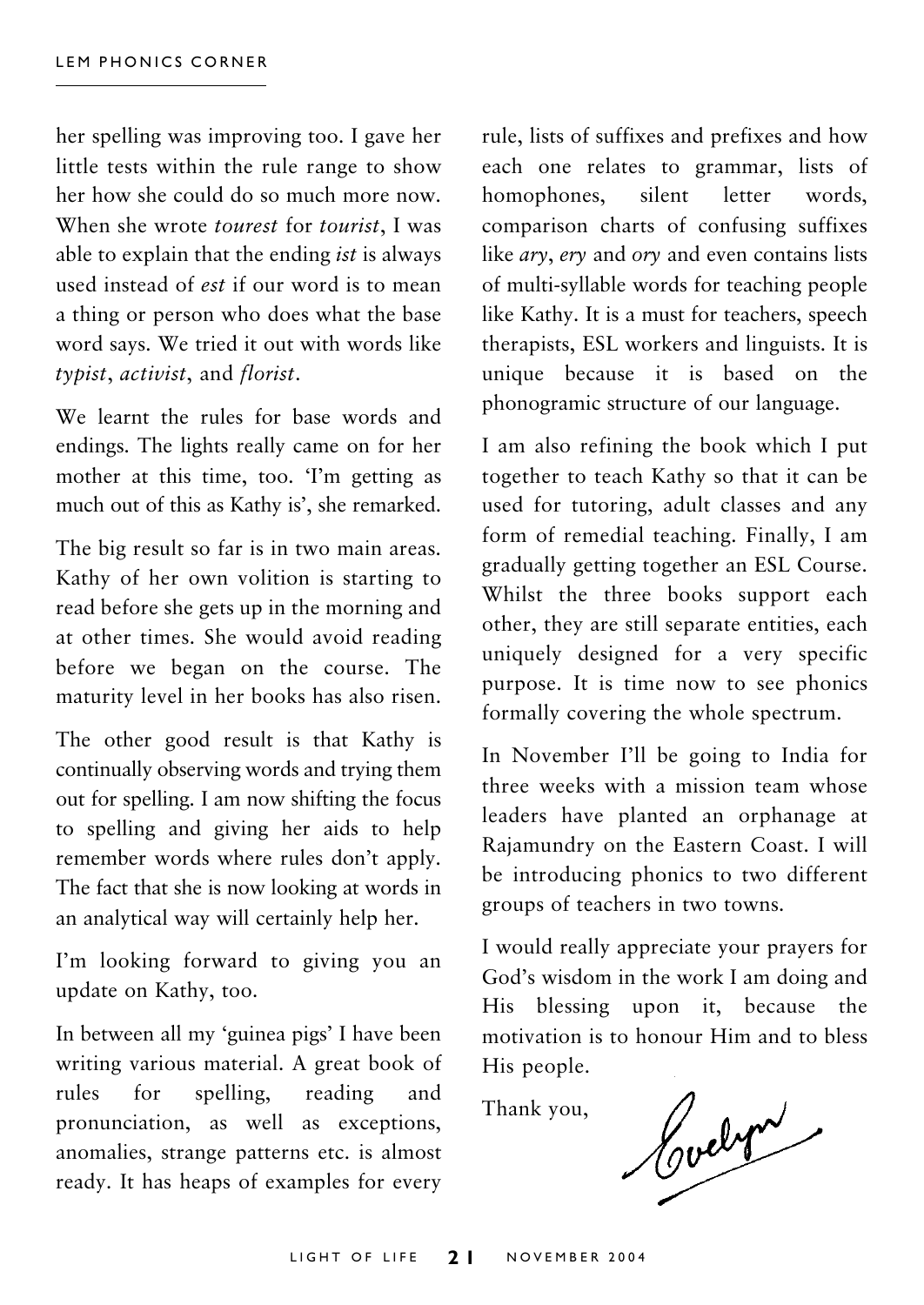# EVENT CALENDAR

Note the number of the seminar you are interested in and tick the corresponding box on the registration form inside the back cover

COMING EVENTS SEMINARS PROGRAMMES UPDATES



**Christian Home Education** Seminar and Show

### 2005 Programme

- $9:00$  Registration
- 9:30 Keynote Address Mike McHugh or Peter Frogley
- 10:30 Morning Break
- $11:00$  Elective sessions
- $12:00$  Lunch
	- $1.00$  Answers in Genesis
	- $2.00$  Session Two
	- $3:00$  Session Three
	- 4:00 Book Browse and Buy
	- $5:00$  Close

Children are welcome at all CHESS seminars, but they must be quiet and accountable to their parents at all times.

## **Guest Speakers**

In 2005 we will have Mike McHugh, Director of Christian Liberty Press in Chicago, USA, with us for the Melbourne and Sydney CHESS.

Claire Jones from Trivium Education will also be taking electives at some of the seminars.

## **CHESS Seminars**

|         | UI HUBART, TASIYIAINIA           |
|---------|----------------------------------|
| Date    | Saturday 30 April                |
| Venue   | Salvation Army Hall              |
|         | Blackmans Bay                    |
| Cost    | Single/Family: \$25/\$40         |
|         | Earlybird (by 9 Apr): $$15/\$25$ |
| Send to | Lorraine Ward                    |
|         | 7 Jessica Ct                     |
|         | Howden Tas 7054                  |
| Phone   | $(03)$ 6267 2359                 |
|         | 02 HAMILTON, VICTORIA            |
| Date    | Tuesday 3 May                    |
|         |                                  |
| Venue   | <b>TBA</b>                       |
| Cost    | Single/Family: \$25/\$40         |
|         | Earlybird (by 16 Apr): \$15/\$25 |
| Send to | Ray and Maree Clay               |
|         | <b>RMB 4159</b>                  |
|         | Coleraine Vic 3315               |
| Phone   | $(03)$ 5575 3208                 |

#### 03 ADELAIDE, SA

| Date    | Saturday 7 May                   |
|---------|----------------------------------|
| Venue   | Sunrise Christian School         |
|         | 95 Wattle St, Fullarton          |
| Cost    | Single/Family: \$25/\$40         |
|         | Earlybird (by 16 Apr): \$15/\$25 |
| Send to | Michael and Sue Whitrow          |
|         | PO Box 123, Belair SA 5052       |
| Phone   | (08) 8278 7300                   |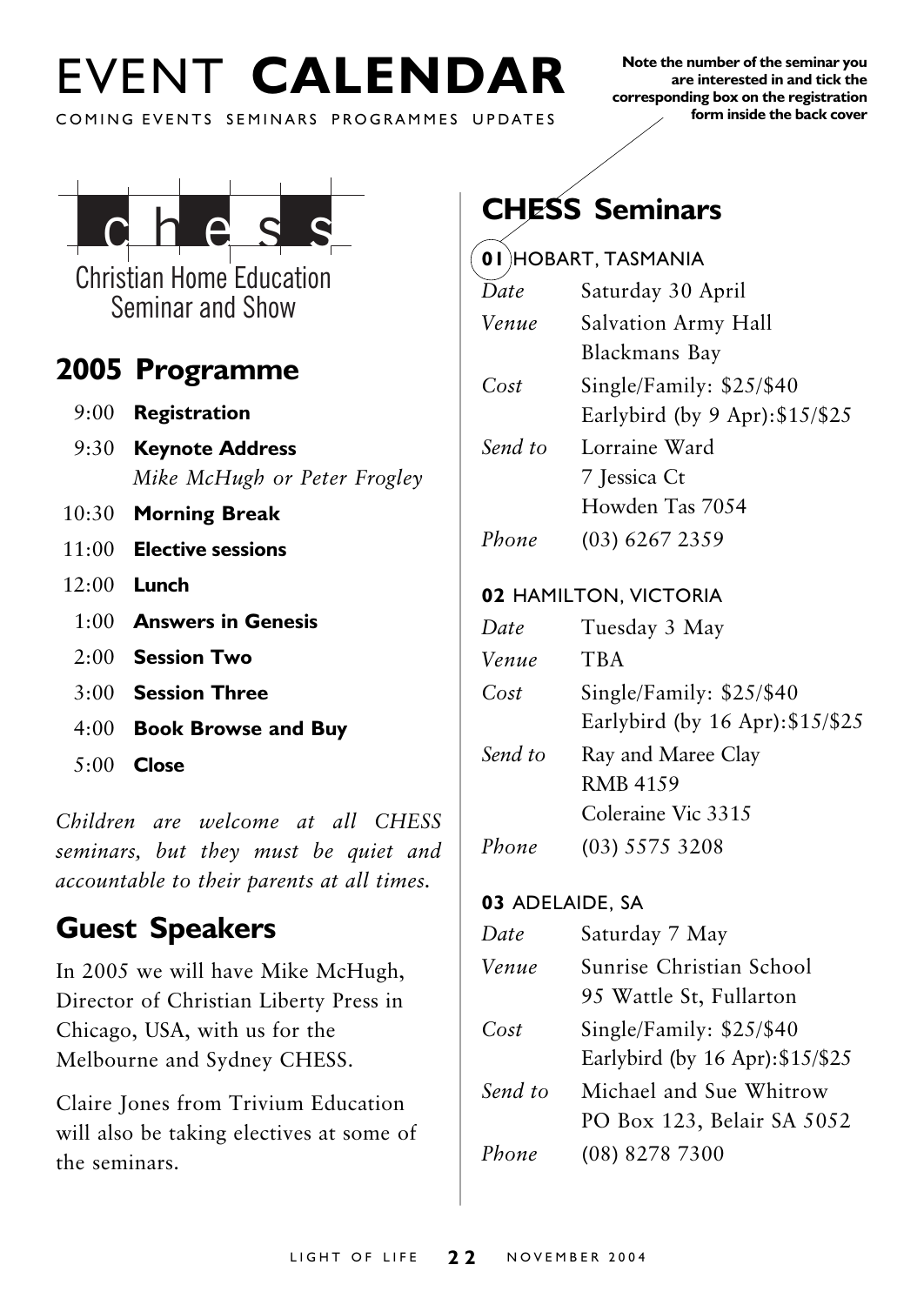#### 04 MELBOURNE, VIC

| Date    | Saturday 16 July                             |
|---------|----------------------------------------------|
| Venue   | Blackburn Baptist Church                     |
|         | Cnr Springfield and                          |
|         | Middleborough Rds,                           |
|         | North Blackburn                              |
| Cost    | Single/Family: \$25/\$40                     |
|         | Earlybird (by $25 \text{ Jun}$ ): $$15/\$25$ |
| Send to | Kingsley Educational Pty Ltd                 |
|         | PO Box 310                                   |
|         | Mt Waverley MDC Vic 3149                     |
| Phone   | $(03)$ 9544 8792                             |
| Fax     | $(03)$ 9544 2328                             |
| Email   | enquiries@kepl.com.au                        |

#### 05 SYDNEY, NSW

| Date  | Saturday 23 July                  |
|-------|-----------------------------------|
| Venue | Condell Park Christian School     |
|       | 29 Lancelot St, Condell Park      |
| Cost  | Single/Family: \$25/\$40          |
|       | Earlybird (by 2 July): $$15/\$25$ |

Leanne Glen Send to 6 Blackwattle Grove Narellan Vale NSW 2567

Enquiries LEM, (02) 6259 3944

#### 06 PERTH, WA

| Date    | Saturday 3 September             |
|---------|----------------------------------|
| Venue   | Presbyterian Church              |
|         | 32 Bull Creek Dr, Bull Creek     |
| Cost    | Single/Family: \$25/\$40         |
|         | Earlybird (by 13 Aug): \$15/\$25 |
| Send to | Rod and Leanne Ellis             |
|         | 246 Duckpond Rd                  |
|         | Wellard WA 6170                  |
| Phone   | $(08)$ 9524 2505                 |

#### 07 BRISBANE, OUEENSLAND

| Saturday 15 October              |
|----------------------------------|
| Ashgrove Baptist Church          |
| 7 Firhill St                     |
| Ashgrove                         |
| Single/Family: \$25/\$40         |
| Earlybird (by 24 Sep): \$15/\$25 |
| Claire Jones                     |
| PO Box 186                       |
| Ferny Hills DC Qld 4055          |
| (07) 3351 7243                   |
| trivium@bigpond.net.au           |
|                                  |



### **Level I Seminars**

The LEM Phonics Introductory Seminar is designed to equip teachers and parents to effectively teach the LEM Phonics programme to their children. Successful participants will be awarded with a Level 1 (Introductory) Certificate in LEM Phonics.

#### 08 BRISBANE, QLD

Instructor Greg O'Keefe

Dates Saturday 13 November Saturday 20 November Saturday 27 November  $8.30$  am  $- 5.30$  pm

Venue **TBA**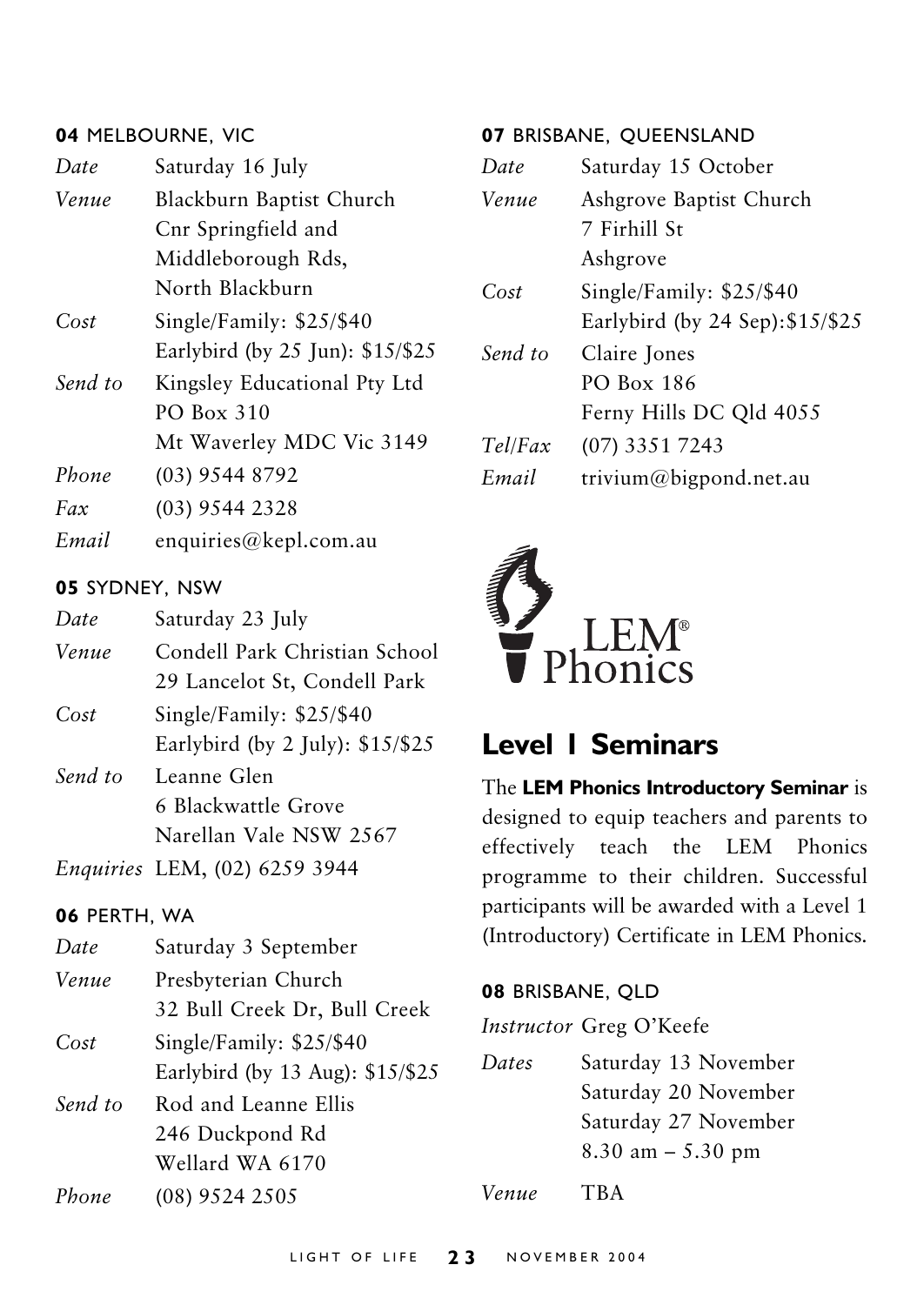## **FVENT CALENDAR**

Note the number of the seminar you are interested in and tick the corres

| Cost                        | \$396 per person including the<br><b>LEM Phonics Seminar Pack</b><br>(Manual, Phonogram Cards,<br>Word List K and tests); |  |
|-----------------------------|---------------------------------------------------------------------------------------------------------------------------|--|
|                             | deposit of \$50 per person                                                                                                |  |
|                             | required with registration                                                                                                |  |
| Reg. by                     | Mon 8 November 2004                                                                                                       |  |
| Send to                     | Ark Educational Consultancy                                                                                               |  |
|                             | 'Ardlui', c/- PO                                                                                                          |  |
|                             | Greenmount via Toowoomba                                                                                                  |  |
|                             | Qld 4359                                                                                                                  |  |
| Phone                       | $(07)$ 4697 1411                                                                                                          |  |
| Email                       | gokeefe@lem.com.au                                                                                                        |  |
| 09 ADELAIDE, SA             |                                                                                                                           |  |
|                             |                                                                                                                           |  |
| <i>Instructor</i> Chris Joy |                                                                                                                           |  |
| Dates                       | Tue 11 – Fri 14 Jan 2005                                                                                                  |  |
|                             | 8.45 am $-3.00$ pm                                                                                                        |  |

| Venue | Sunrise Christian School |  |
|-------|--------------------------|--|
|       | 95 Wattle St, Fullarton  |  |

- $Cost$ \$330 per person including the LEM Phonics Manual, Word List K, and stationery; deposit of \$60 per person required with registration
- Learning the 75 Phonograms **Note** before the seminar will enable attendees to gain maximum benefit.
- $Reg. by$ 2 December 2004 Send to Chris Joy **RMD 635** Victor Harbor SA 5211 Phone  $(08) 8552 3755$

#### Email ciov@lem.com.au

|         | ponding box on the registration form inside the back cover |
|---------|------------------------------------------------------------|
|         | <b>10 NEWCASTLE, NSW</b>                                   |
|         | Instructor Margaret Pond                                   |
| Dates   | Tue 18 - Fri 21 Jan 2005                                   |
|         | $9.00$ am $-3.30$ pm                                       |
| Venue   | St Philip's Christian College                              |
|         | Salamander Bay                                             |
| Cost    | \$330 per person including the                             |
|         | LEM Phonics Manual, Word                                   |
|         | List K, and stationery; deposit                            |
|         | of \$60 per person required                                |
|         | with registration                                          |
| Reg. by | 10 January 2005                                            |
| Send to | Margaret Pond                                              |
|         | 3 Tahlee Pl, Medowie NSW 2138                              |
| Phone   | $(02)$ 4982 9002                                           |
| Email   | mpond@lem.com.au                                           |
|         | <b>II MELBOURNE, VIC</b>                                   |
|         | Instructor Joanne O'Donovan                                |
| Dates   | Mon 21 and Mon 28 Feb                                      |
|         | Mon 7, Mon 14, Mon 21,                                     |
|         | and Mon 28 March                                           |
| Venue   | Oxley College                                              |
|         | Old Melbourne Road                                         |

 $Cost$ \$360 per person including the LEM Phonics Manual, Word List K, and phonogram cards Deposit of \$50 per person required with registration

Chirnside Park

- $Reg. by$ 14 February 2005
- Send to Ioanne O'Donovan PO Box 107 Kangaroo Ground Vic 3097 Phone  $(03)$  9730 1030